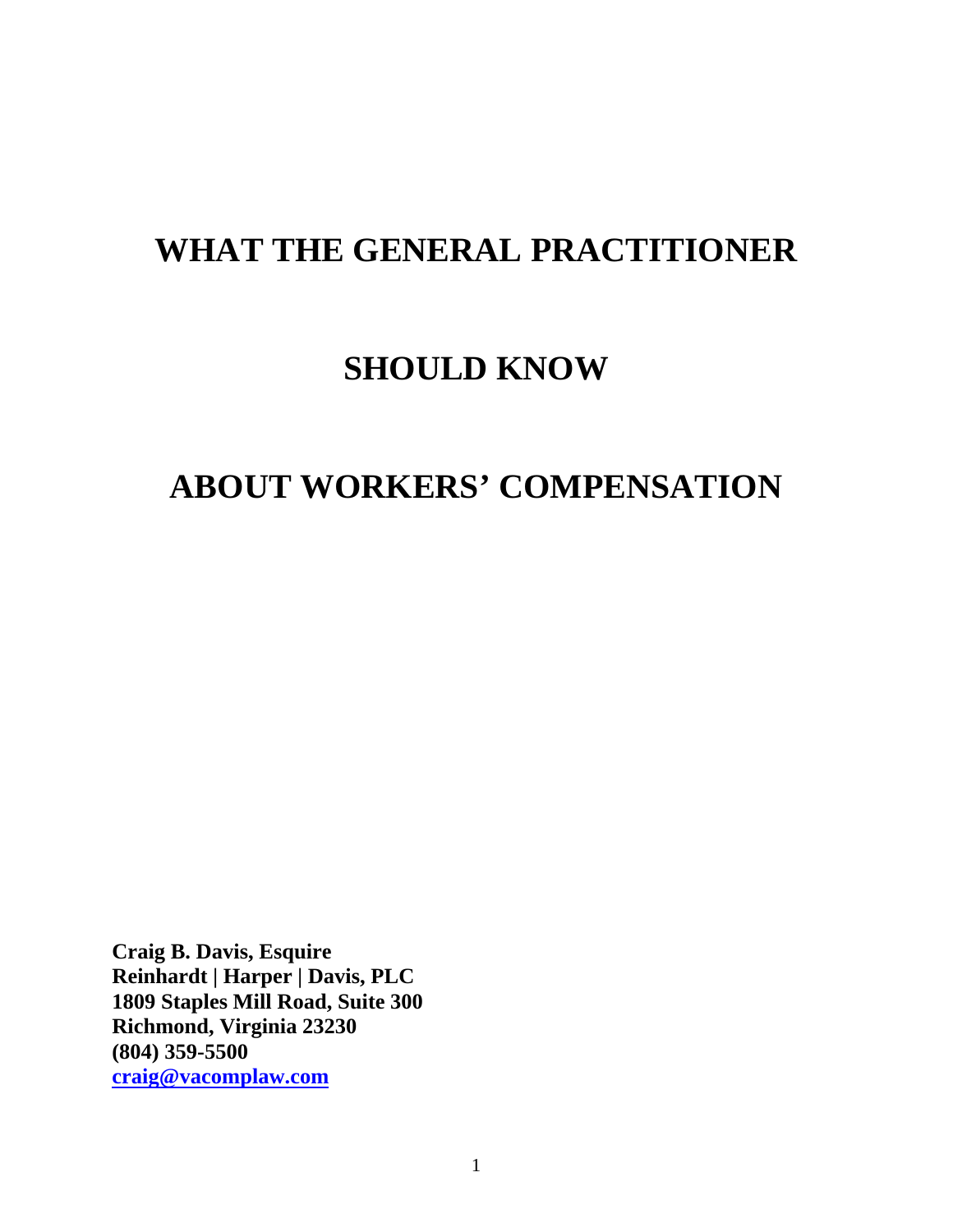#### **WHAT THE GENERAL PRACTITIONER SHOULD KNOW ABOUT WORKERS' COMPENSATION**

### **By: Craig B. Davis, Reinhardt | Harper | Davis, PLC1**

## **I. FIRST THINGS FIRST: CAN I GET PAID IN THE CASES? HOW?**

#### A. The Basics

 $\overline{a}$ 

- 1. The easy answer to "how do I get paid?" is scarcely answered and only with considerable difficulty at times.
- 2. If you think attorney's fees in workers compensation cases are just like personal injury cases …. **think again!**
- 3. All fees must be awarded and approved by the Workers' Compensation Commission.
- 4. The standard 33.3% contingency fees are not available and the Commission is not bound by any contingency fee contract signed by the claimant. *See Blackburn v. Newport News* Shipbuilding, 67 O.I.C. 251 (1988).
- 5. No upfront retainers permitted unless placed into escrow and drawn down following award from the Commission.
- 6. The client rarely if ever has a situation where he will pay you directly out of pocket for any fees.
- 7. Multiple forms or types of fees may be awarded during the pendency of a single case. See below.
- 8. For workers compensation cases to be reliably profitable, a volume of cases is necessary.
- B. Types of Fees Permitted, How Much & How to Collect
	- 1. Have the client execute a retainer spelling out what fees you may collect during the pendency of a case. *See* **Exhibit 1**.
	- 2. Virginia is an "Award Order" state in which the Commission enters new Awards specifying benefits owed to a claimant. See § 65.2-701 and -704. An Award Order entered by the Commission establishing

<sup>&</sup>lt;sup>1</sup> I would like to thank Andy Reinhardt & Stephen Harper at Kerns, Kastenbaum & Reinhardt for allowing me to borrow liberally from the outline of an article they co-wrote entitled "What you might need to know about Workers Compensation" that appeared in the Spring 2004 issue of *The Journal of the Virginia Trial Lawyers Association*.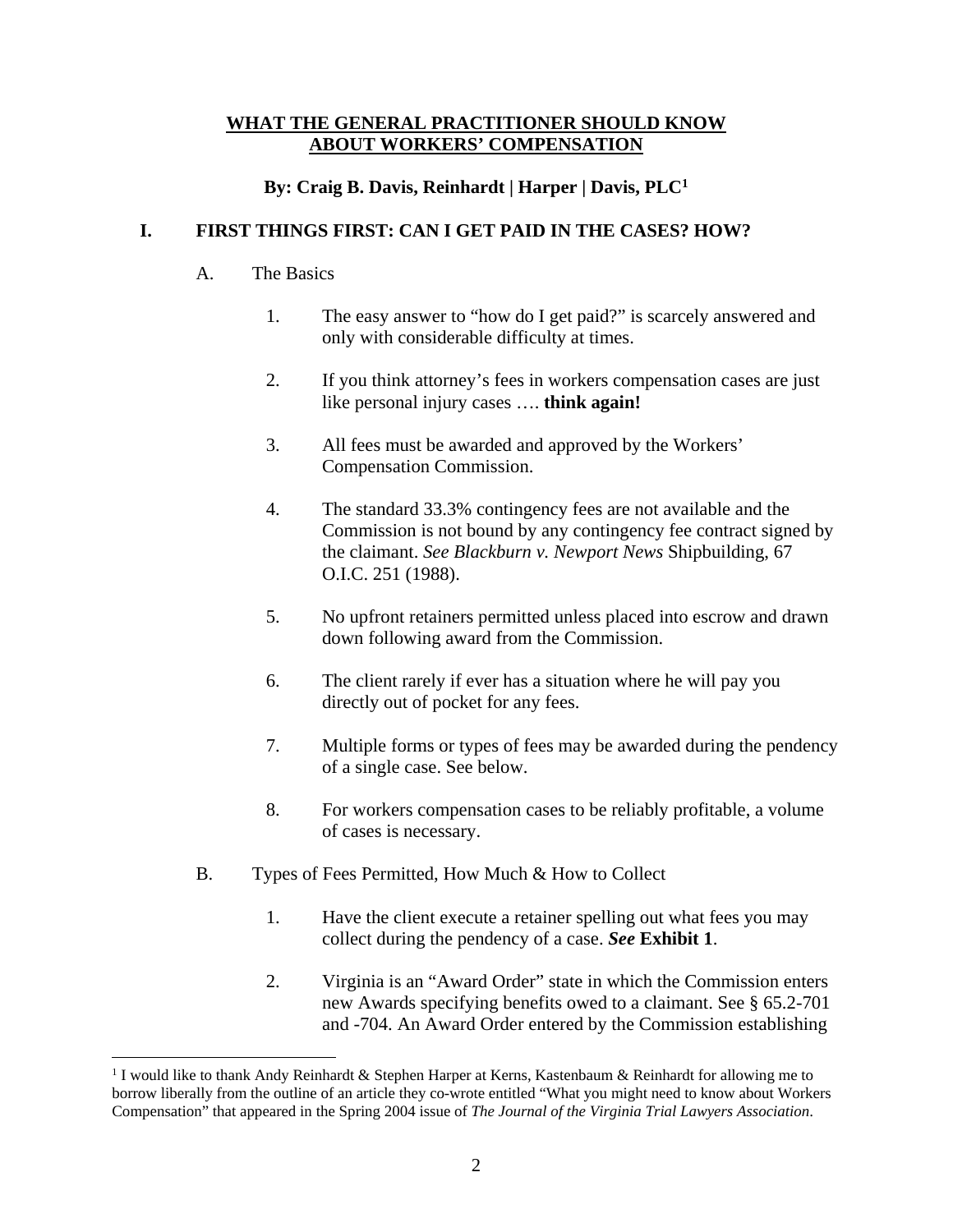or providing benefits to the client through the use of voluntary agreement forms, *infra*, will generally also contain an award of fees to counsel for the claimant.

- **These fees are set at the discretion of the Commission.**
- These fees are generally modest in amount:  $$250.00 $700.00$ .
- They are usually awarded as a matter of course by the Commission but if additional time was spent leading up to the entry of the award a specific letter requesting a fee and outlining the time and effort expended should be submitted. *See* **Exhibit 2.**
- 3. An Opinion authored by the Commission following a successful evidentiary or on-the-record hearing will contain an award of fees to counsel for the claimant.
	- **These fees are set at the discretion of the Commission.**
	- The amount of the fee will be included in the Opinion. If the claim is appealed by the workers' compensation insurance carrier ("the carrier") and you prevail before the Full Commission their Opinion will generally contain an increase in the fee.
	- If the case is appealed to the Court of Appeals or Virginia Supreme Court, a letter should be sent to the Commission requesting an award of additional fees and costs. *See* **Exhibit 3.**
- 4. For awards of Permanent Partial Disability (PPD) benefits pursuant to § 65.2-503, the Commission will generally award a fee equal to 15% of the total amount awarded to the claimant. *See Down v. Jim Price Chevrolet*, 77 O.W.C. 91 (1998)
	- The Commission may award this fee as a matter of course but it should be specifically requested to be sure. *See* **Exhibit 4.**
- 5. For lump sum settlements, the Commission will generally award a fee equal to 20% of the settlement. *See King v. Boggs & Sloce Municipal Services*, 77 O.W.C. 160 (1998).
	- If the case was exceptionally difficult in terms of length, procedural history (multiple appeals, Court of Appeals) or complexity (disease case, traumatic brain injury, unexplained death) the Commission on occasion has awarded a fee of 25%.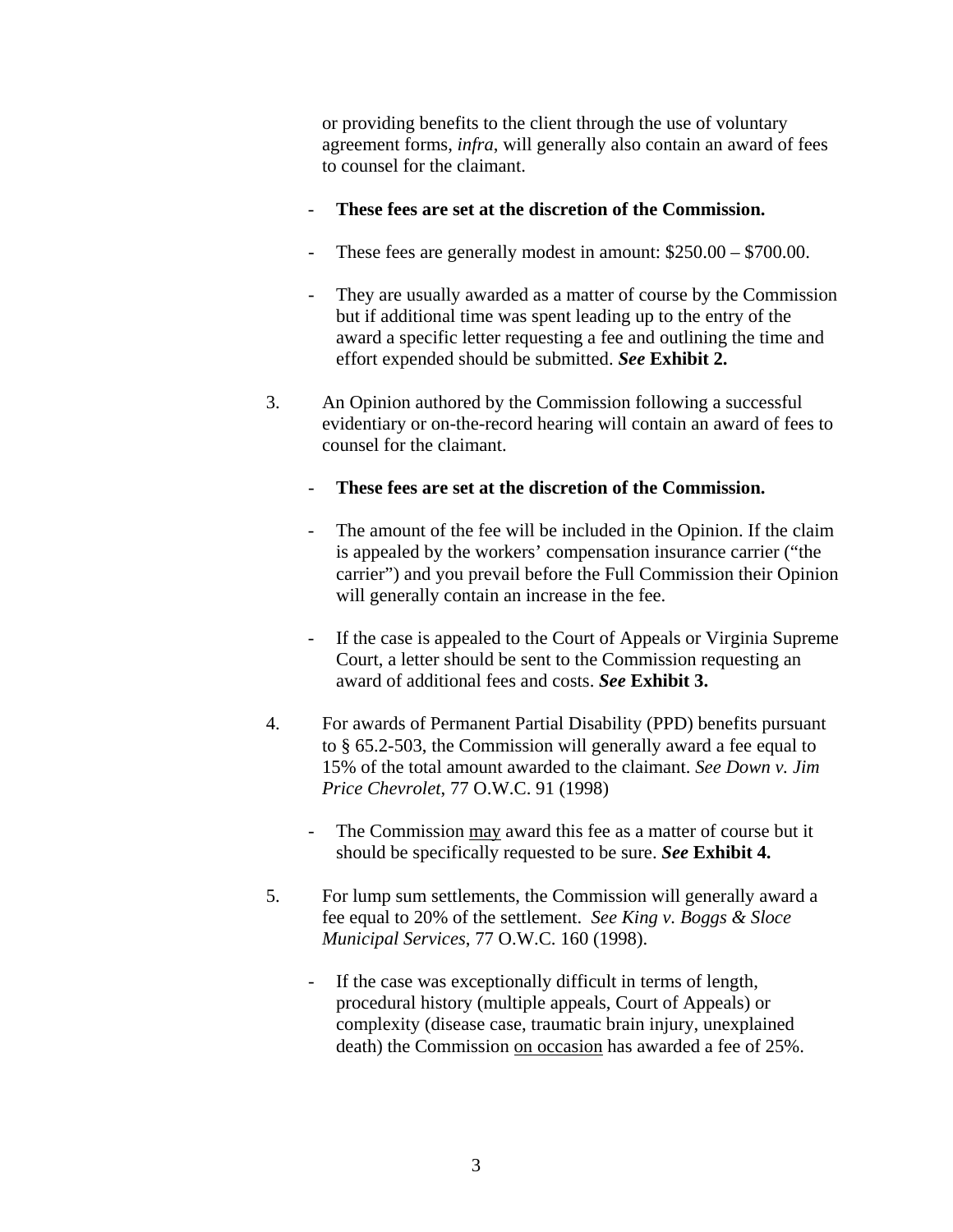- Settlements must be accompanied by an Attorney's Fee Statement signed by the client and the attorney. *See* **Exhibit 5.**
- Commission is not bound by retainer agreement or Attorney Fee Statement as, once again, all fees are subject to the discretion of the Commission.
- Settlements must also be accompanied by a confidential settlement letter setting out the background of the case and why the attorney is recommending the settlement be approved. Rule 1.7, Rules of the Commission. The Commission has issued an outline of information to be provided by unrepresented claimants which serves as an outline for what should be included in the confidential letter along with an explanation of the basis for the requested fee. *See* **Exhibit 6.**
- 6. Pursuant to § 65.2-714, if, a medical provider or  $3<sup>rd</sup>$  party health insurance carrier have their outstanding balances paid or reimbursed because the claimant's attorney either wins or causes the carrier to abandon its defenses in a contested case, the attorney is entitled to a fee and *pro rata* costs from the amounts paid to the medical provider or insurance company. *See* **Exhibit 7.**
	- Awarding the fees is mandatory under the statute based on the language "shall award" and entitlement to fee does not depend on agreement or consent by the medical provider. *See Doss v. The ARA Group, Inc.*, 75 O.W.C. 79 (1996).
	- Right to fee does not accrue until medical bills are actually paid. *See Danville Radiologists Inc. v. Perkins*, 22 Va. App. 454 (1996).
	- After prevailing in the case, claimant's attorney must give notice to the medical provider that fees will be sought under the statute. *See Sines v. Better Homes Realty, Inc.*, 66 O.I.C. 162 (1987).
	- The amount of the fee is set at the discretion of the Commission.
	- If an agreement is reached with the medical provider, a joint order is submitted to the Commission pursuant to Rule 6.1. *See* **Exhibit 8.**
	- If no agreement is reached, the attorney should request a hearing and follow the requirements under Rule 6.2, including making good faith effort to resolve and then providing written notice of hearing time and date to the medical provider.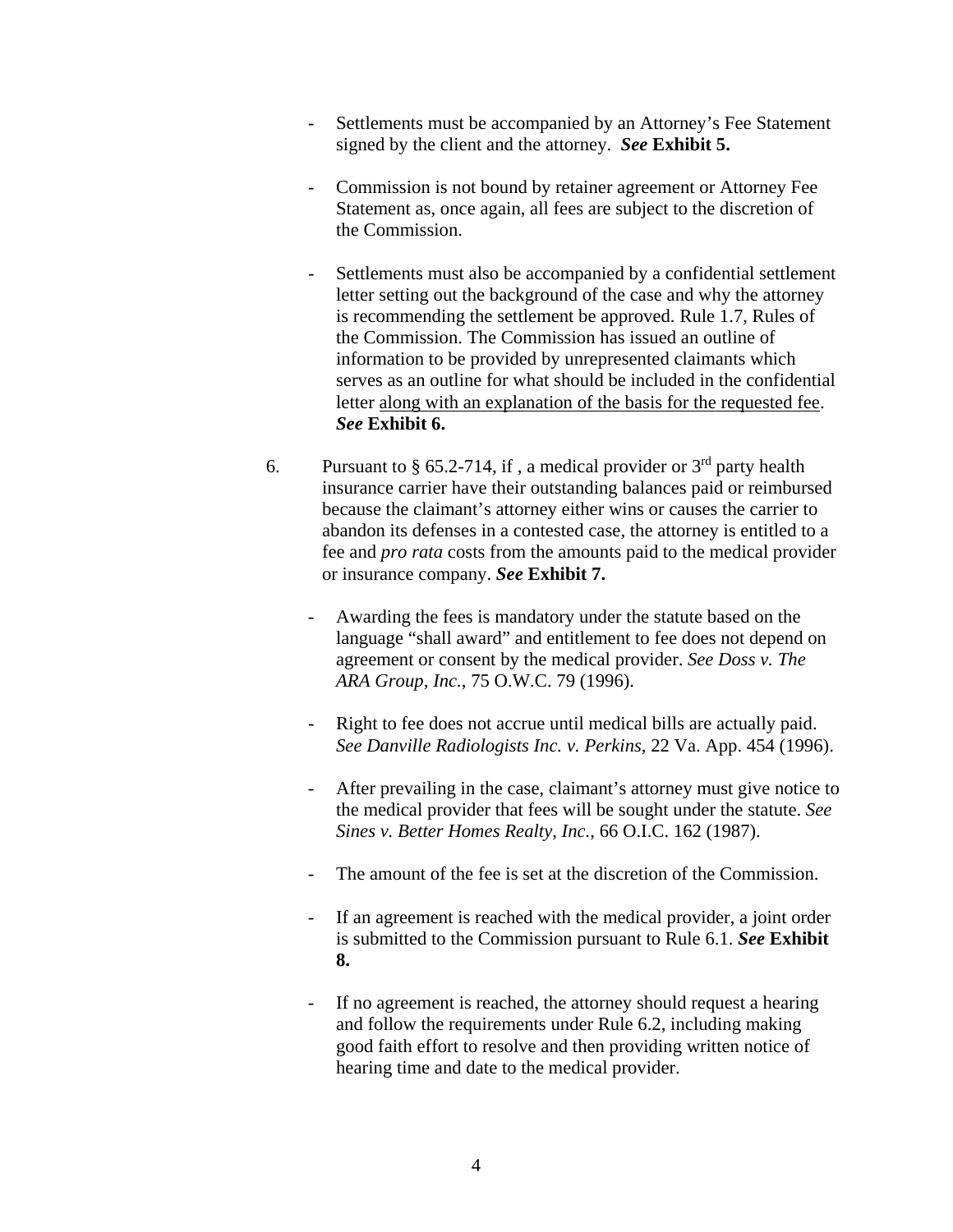- 7. Pursuant to § 65.2-713, the Commission can assess costs and fees against the carrier if proceedings brought or defended by the carrier are without reasonable grounds, if payments are delayed without reasonable grounds or where the carrier files an application against the claimant in bad faith. *See* **Exhibit 9.**
	- To obtain fees, file a claim with the Commission requesting the fees prior to a hearing and the Commission will determine whether bad faith exists and/or whether reasonable grounds existed for the carrier's conduct.
	- Fees are awarded at the discretion of the Commission.
	- Whether the proceedings were defended without reasonable grounds is judged from the perspective of the carrier and employer. *See Myers v. Bill Myers Constr. Co.*, 76 O.W.C. 283 (1997).
- 8. Other than "bad faith" fees under 65.2-713 assessed against the carrier, most fees awarded by the Commission are generally withheld from compensation owed to the claimant and paid directly to the attorney by the carrier.
	- If there is not enough accrued compensation owed to the claimant to satisfy the awarded fees, the Commission will generally order the weekly deductions to be withheld from the claimant by the carrier and paid to the attorney until the fee is satisfied, often in increments of \$50.00 - \$100.00 per week.

### **II. WHAT BENEFITS ARE AVAILABLE TO CLAIMANTS?**

- A. Wage Loss or "Indemnity" Benefits
	- 1. First step in understanding and calculating what benefits a claimant is entitled to receive is to determine the Average Weekly Wage (AWW). AWW is defined and the method(s) of calculation found at § 65.2-101.
		- Standard formula is to add the total wages earned in 52 weeks preceding the accident and divide by 52. If there are any periods of 7 days or more not worked then divide by number of remaining weeks.
		- If claimant worked less than 52 weeks divide by number of weeks that were worked.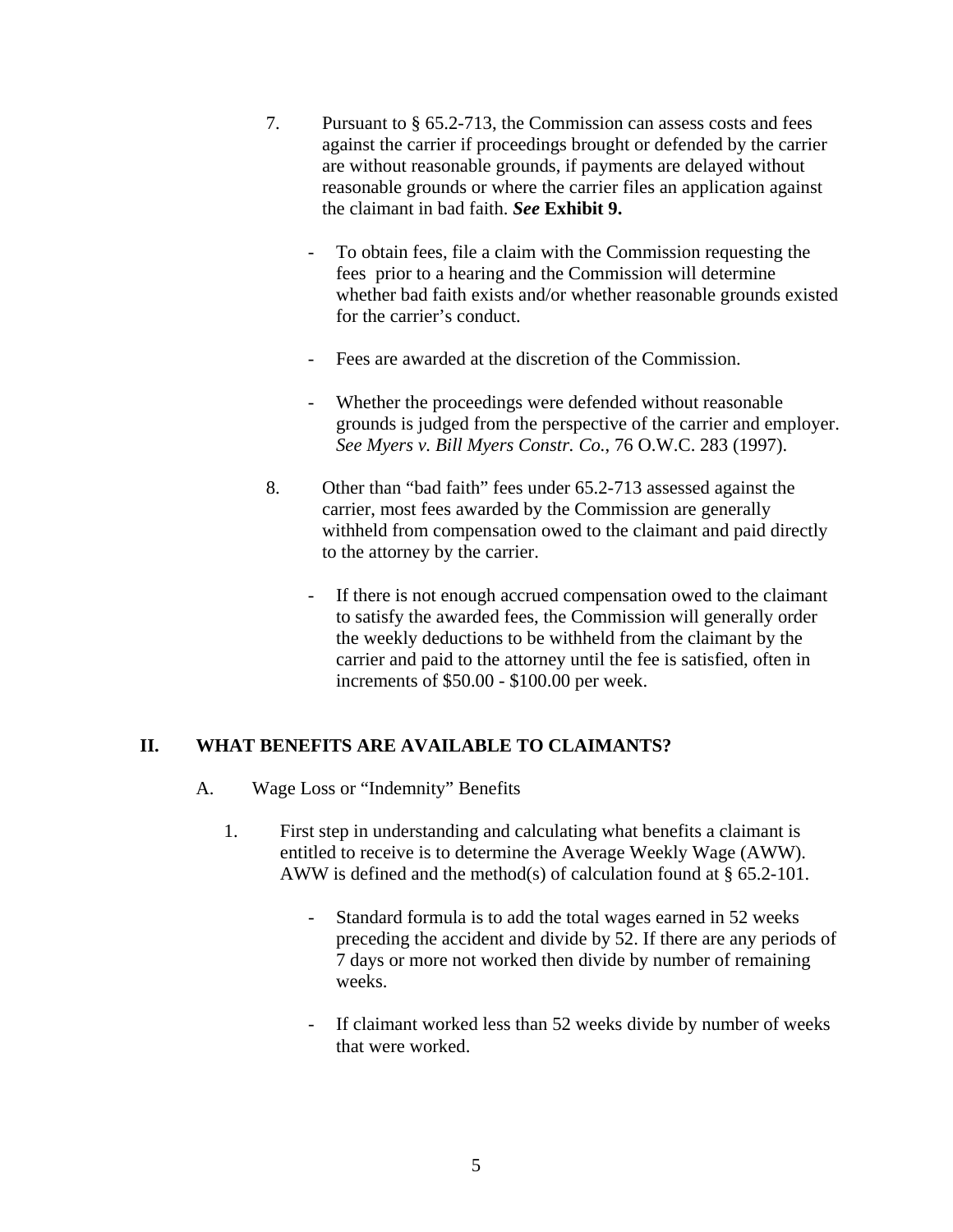- If time worked prior to the accident is too short to provide fair representation, use wages of a "like employee" as the basis for calculation. Information on like employees can be obtained through discovery.
- Otherwise the employer is required to complete a 52 Week Wage Chart to be provided to the Commission and the claimant. . *See* **Exhibit 10** (sample completed form) or **Exhibit 11** (blank form)**.**
- Wages from a  $2<sup>nd</sup>$  job may be added to the calculation of the AWW if the jobs are "substantially similar." *See Creedle Sales Co. v. Edmonds*, 24 Va. App. 24 (1997).
- 2. Temporary Total Disability Benefits (TTD) paid to the claimant for total disability from work and based on 2/3's of the claimant's AWW. *See* § 65.2-500
	- Subject to maximum and minimum rates that are adjusted each year. *See* **Exhibit 12.**
- 3. Temporary Partial Disability Benefits (TPD) paid to the claimant for partial incapacity to work when claimant returns to light duty or some form of restricted employment in which he earns less than his AWW. *See* § 65.2-502.
	- Calculation of TPD rate is based on 2/3's of the figure representing the difference between the AWW and the light duty or partial wages earned by the claimant.
- B. Benefits for Permanent Loss
	- 1. Permanent Partial Disability benefits (PPD) paid at same compensation rate as TTD.
	- 2. Benefits do not represent wage loss but the permanent impairment to a covered body party, which includes arms, legs, hands, feet, vision, hearing and scarring not to the arms or legs. *See* §65.2-503.
		- **Note:** no PPD for permanent impairment to the neck or back.
		- However, PPD benefits are available for an injury to the neck or back that causes permanent impairment to an arm or leg. *See Washington Metro Transit Auth v. Rogers*, 17 Va. App. 657 (1994).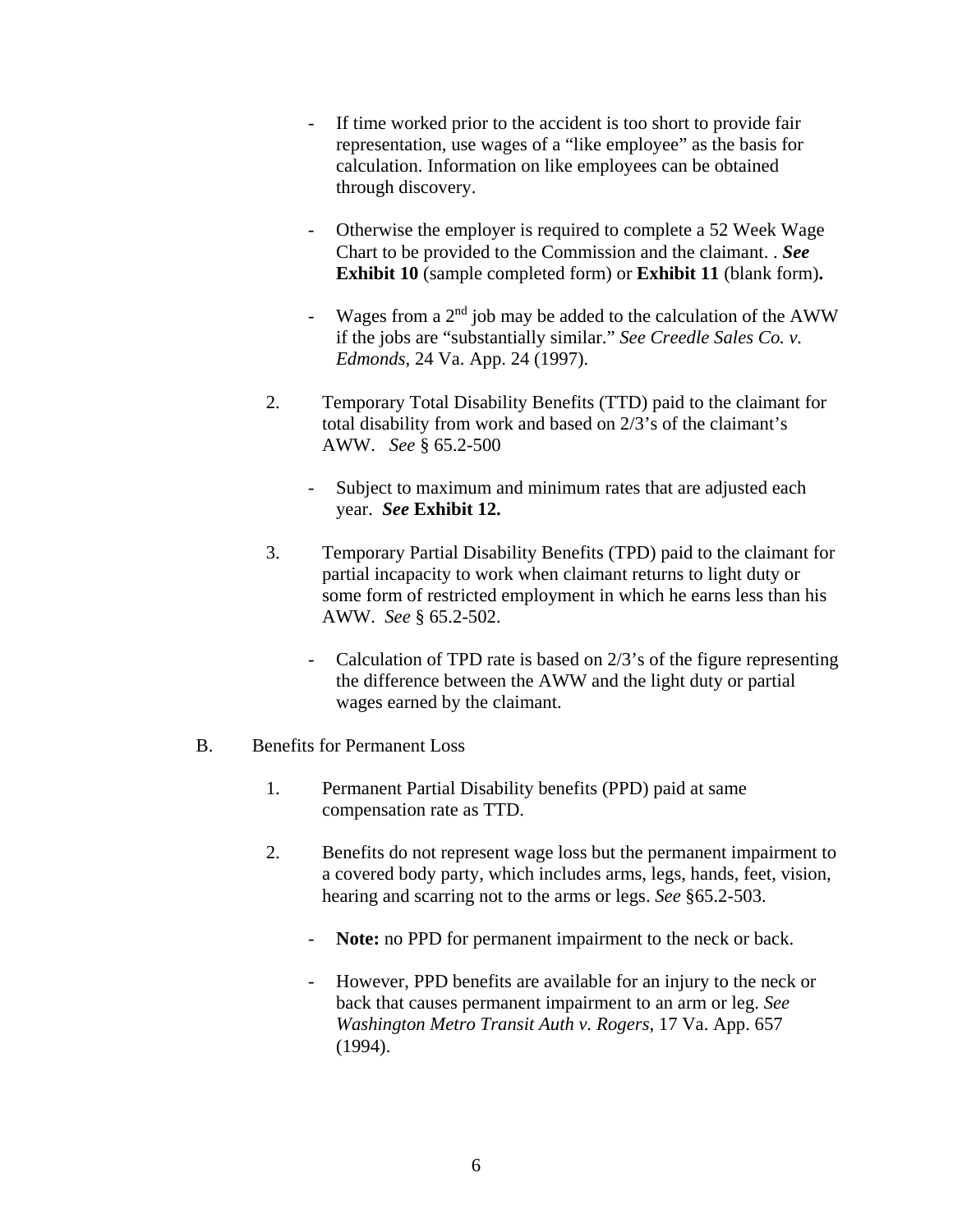- 3. Statute establishes number of weeks of PPD benefits to be paid in case of total loss. If there is a partial loss, then number of weeks to be paid based on percentage of impairment multiplied by number of weeks available for the scheduled extremity.
	- For example, § 65.2-503 provides for 200 weeks of PPD benefits for the total loss of an arm (or amputation above the elbow). A rating of 25% impairment would entitle the claimant to 50 weeks of benefits  $(200 \times 25\% = 50$  weeks)
- 4. Entitlement to benefits requires a physician opining that the claimant's injuries have reached Maximum Medical Improvement (MMI) and assigning a permanent impairment rating to the injured extremity. *Mercy Tidewater Ambulance Serv. V. Carpenter*, 29 Va. App. 218 (1999).
	- Physicians can provide necessary evidence through a report that is filed with the Commission.
	- Claimant's attorneys must be pro-active in requesting the information in order to establish the claim and obtain benefits from the claimant. *See* **Exhibit 13.**
	- Carrier not required to pay for the cost of the doctor performing the rating. *See Harris v. Goodyear Tire & Rubber Company*, 79 O.W.C. 198 (2000).
	- Ratings not required to be based on the *AMA Guides to Permanent Impairment*. *See Jackson v. Haynes Furniture Company, Inc.*, 77 O.W.C. 92 (1998).
- 5. A claimant is not entitled to receive PPD benefits while he is under an award for TTD benefits. However, a claimant may simultaneously receive PPD & TPD benefits subject to the approval of the Commission. *See* § 65.2-503 (E)(1)-(2).
- 6. TTD, TPD and PPD benefits limited to a total of 500 weeks *See* § 65.2-518.
- C. Permanent and Total Loss: under certain limited circumstances, the 500 week limit on compensation may be extended for the life of the claimant. *See* § 65.2-500(D)
	- 1. Permanent and total benefits available if the claimant suffered (a) loss of 2 extremities, (b) an injury resulting in paralysis or (c) a brain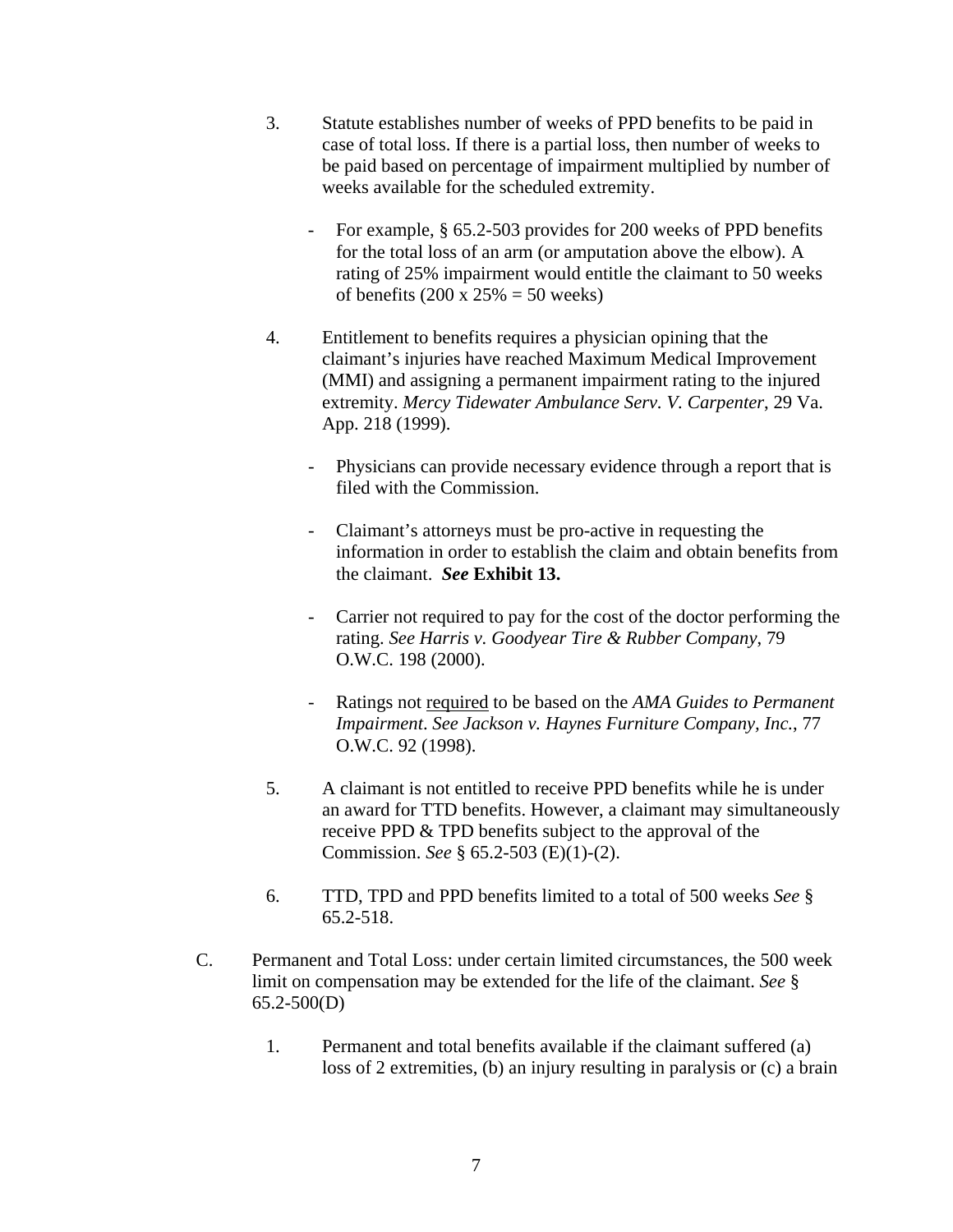injury that renders claimant permanently unemployable, he is eligible for weekly benefits for life. *See* § 65.2-503(C).

- 2. If claim is based on the loss of extremities, the test is whether the claimant is able to use the injured extremities in any substantial degree in any gainful employment, not whether the claimant retains any mobility or use of the extremity. *See Gunst Corp. v. Childress*, 29 Va. App. 701 (1999).
	- Accordingly, where a claimant with 100% loss to one leg and a 15% loss to the other leg was rendered unemployable he was entitled to permanent and total benefits. *See Georgia Pacific v. Dancy*, 24 Va. App. 430 (1997).
	- However, the claimant must have rated impairments to the 2 extremities at issue. *See Hill v. Woodford B. Davis Gen. Contr.*, 18 Va. App. 652 (1994).
- 3. A claim for permanent and total benefits cannot be filed until close in time to the expiration of the 500 weeks. *See Herring v. The Zeropack Co.*, 75 O.W.C. 44 (1996).
- D. Lifetime Medical Benefits: a claimant injured in a compensable accident is entitled to an award of lifetime medical benefits to be paid by the carrier. *See* § 65.2-603.
	- 1. Claimant not entitled to select his own physicians. The carrier is afforded an opportunity to provide the claimant with a panel of three. *See* § 65.2-603(A)(1).
		- If the carrier fails to provide a panel within a reasonable time, the claimant can select his own doctor.
		- After a doctor is selected, the carrier is only responsible for treatment from that doctor, medical providers to whom that doctor refers the claimant or doctors for whom permission is given by the carrier. In other words there must not be a break in the "chain of referrals." *See Breckenridge v. Marval Poultry Co.*, 228 Va. 191 (1984).
	- 2. The carrier is permitted to monitor medical care and the physicianpatient privilege is waived by statute so that the carrier or its representatives can directly communicate with, meet with or even request reports from treating physicians. *See* § 65.2-607(A).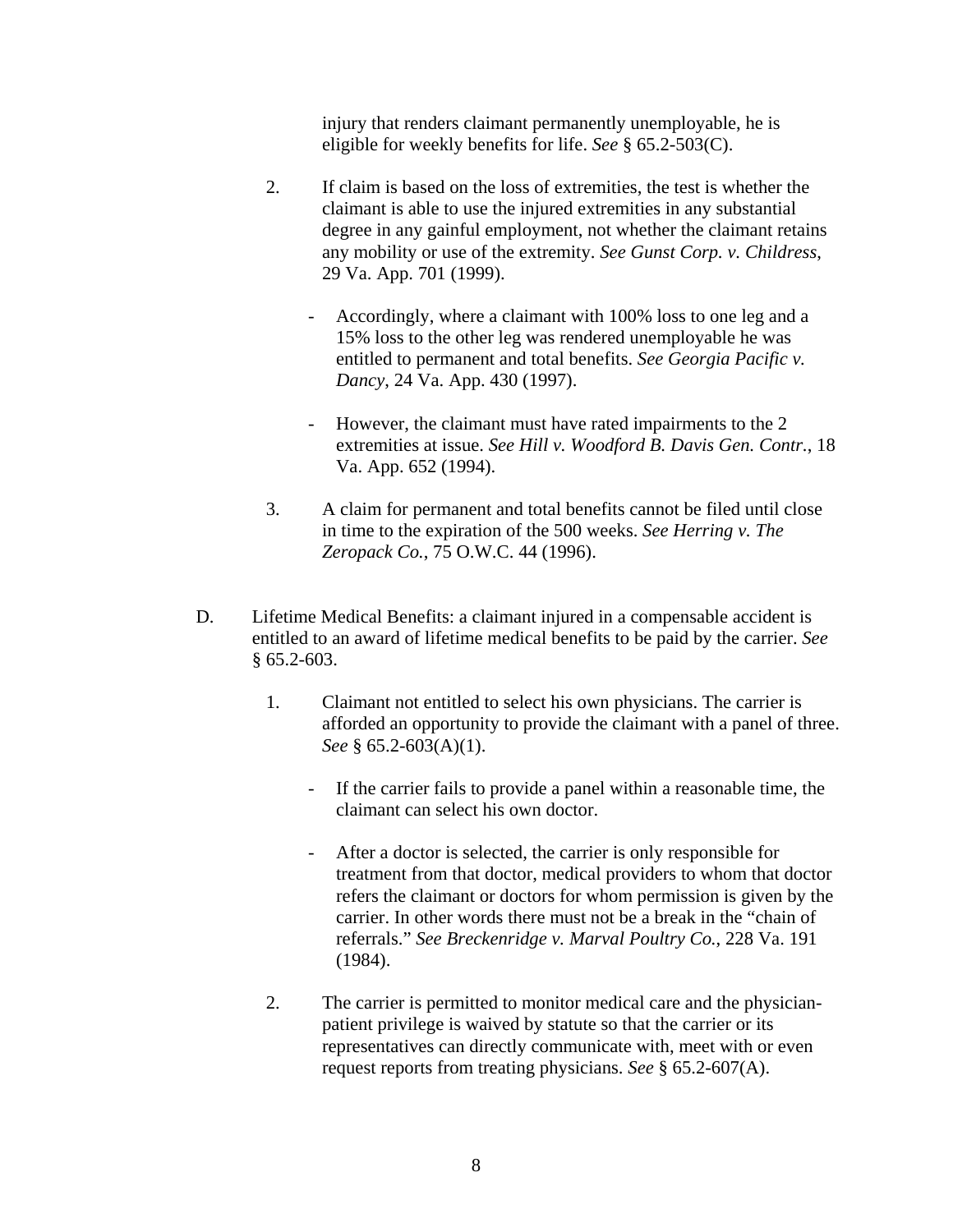- Claimant is entitled to a private examination by the physician and is not required to allow the carrier's representative in the exam room pursuant to the Workers' Compensation Guidelines for Vocational Rehabilitation. *See* **Exhibit 14.**
- Nurse case managers are not permitted to "medically manage" the claimant's care by prescribing or limiting referrals or dictating frequency of treatment or treatment options. *Id*.
- 3. The carrier is entitled to one IME exam per medical specialty. *See* § 65.2-607. Additional exams in the same specialty allowed with leave of the Commission if good cause shown. *Id*.
- E. Vocational Rehabilitation: technically, claimant is entitled to job search services to obtain employment consistent with any limitations or restrictions resulting from the injuries. *See* § 65.2-603(A)(3).
	- 1. Although presented under the statute as a form of benefits for the claimant, it is in practice a "sword" used by the carrier to reduce or suspend benefits to the claimant.
	- 2. When a claimant reaches MMI and has permanent restrictions, the carrier will often assign a vocational counselor to work with the claimant to look for employment within the restrictions.
		- From the claimant's perspective this process is often perceived as a tactic to harass the claimant by forcing him to apply for jobs that are unappealing, or entrap the claimant into a situation where he loses his benefits for failing to cooperate.
		- A claimant is required to cooperate with vocational rehabilitation and failure to do so or sabotaging interviews and vocational efforts will lead to a termination of benefits. *See* § 65.2-603(B).
		- The Workers' Compensation Guidelines for Vocational Rehabilitation; *supra*,
		- If a claimant unjustifiably refuses a light duty job within the restrictions and does not cure that refusal by obtaining other employment within 6 months, TTD and TPD will be permanently barred absent a future period of total disability. *See* § 65.2-510; *Hoy Construction v. Flenner*, 32 VA. App. 357 (2000).
		- Child care, family considerations, Union membership or hours of employment are not valid justifications for refusing selective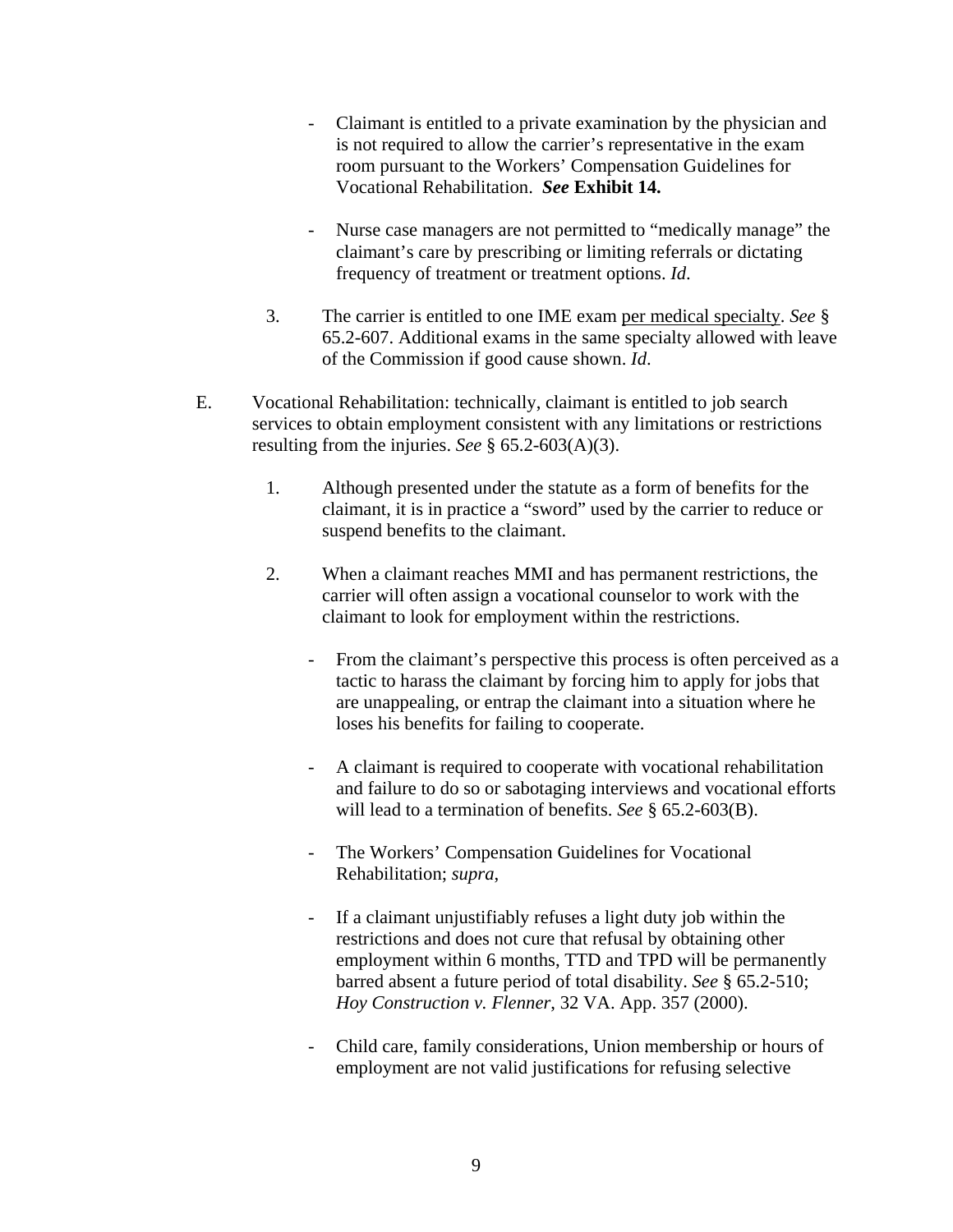employment. *See e.g. Pauley v. Rokeby Farms*, 75 O.W.C. 150 (1996); *Mason v. Philip Morris, USA*, 60 O.I.C. 296 (1981).

- F. Death Benefits: if a claimant dies within 9 years from his accident as a result of the accident, his statutory beneficiaries are entitled to death benefits paid at the normal TTD rate. *See* § 65.2-512.
	- 1. Classes of beneficiaries defined by statute and length of benefits available. *See* §§ 65.2-512 & -515.
		- spouse and dependent child under 18 or up to 23 if full time student may receive up to 500 weeks.
		- parents in destitute circumstances if no other beneficiaries exist may receive up to 400 weeks of benefits.
	- 2. The compensation rate (ie: the TTD rate) is divided equally among the beneficiaries. If benefits are terminated to any beneficiary, that person's share of the payments are divided by the remaining beneficiaries. *See* § 65.2-512 ( C) & (D).
	- 3. Only other benefits available upon death are for any medical expenses incurred prior to death and funeral (\$10,000 maximum) and transportation expenses (\$1,000.00). *See* § 65.2-512(B).

### **III. THE CLAIMS PROCESS: FILING AND LITIGATING CLAIMS**

- A. Types of injuries and conditions covered by the Workers' Compensation Act
	- 1. The Act provides workers compensation benefits for claimants who sustain injuries or experience the onset of an "occupational disease" as defined under the Act. *See* § 65.2-101 and -400.
	- 2. In general disease cases are more complex and, other than diseases resulting in death, frequently less financially viable for both the claimant and the attorney. As a result they will not be covered here in detail. For more information, s*ee* § 65.2-400 – 407 and the accompanying annotations.
	- 3. To be compensable, a claimant must prove that an injury was (1) an injury by accident, (2) arising out of, and (3) in the course of the claimant's employment. *See*. *See* § 65.2-101; *Southern Motor Lines Co. v. Alvis*, 200 Va. 168 (1958).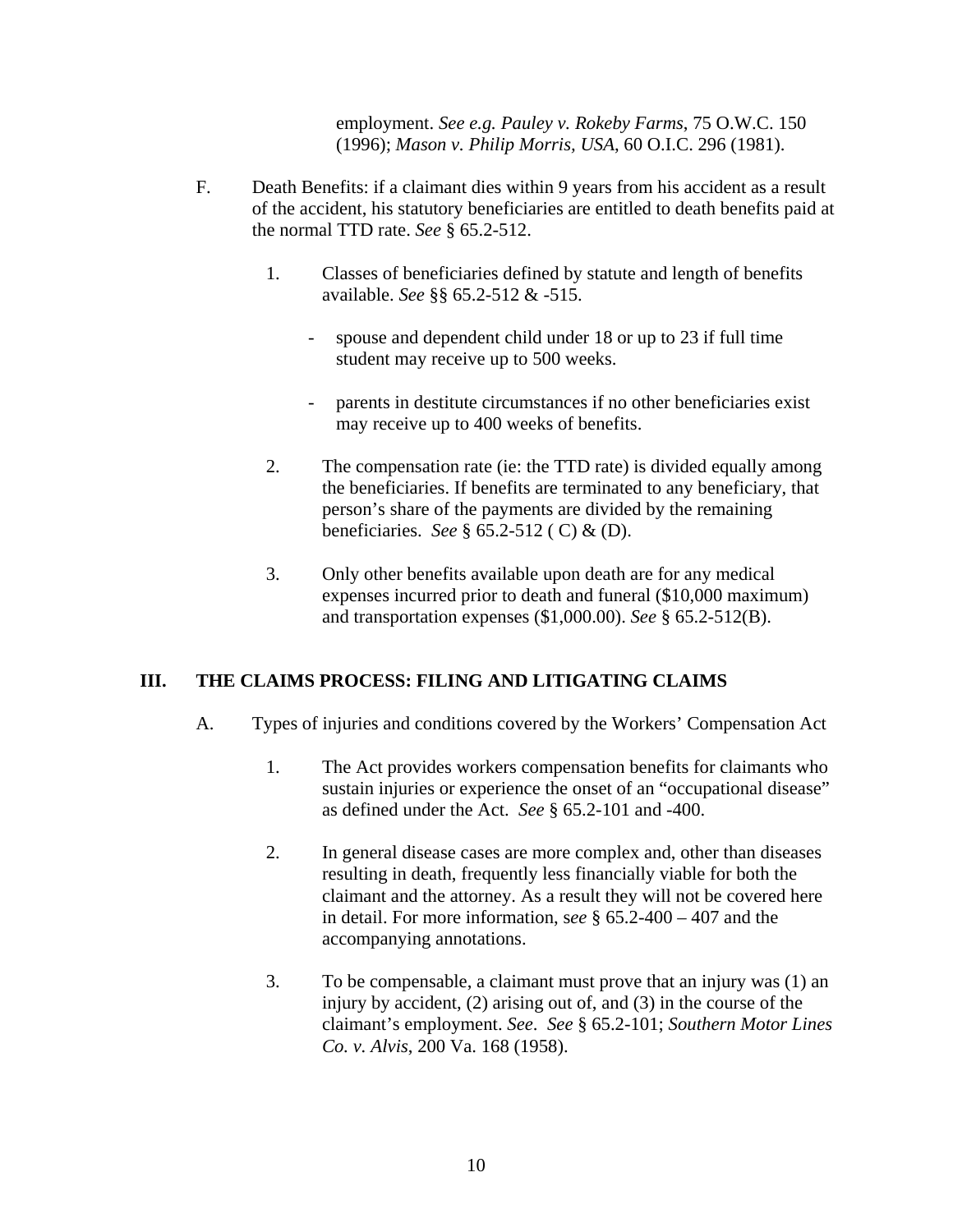- 4. The "injury by accident" element of the test is defined as an occurrence where (1) the injury appeared suddenly at a particular time and place and upon a particular occasion, (2) it was caused by an identifiable incident or sudden precipitating event, and (3) it resulted in an obvious mechanical or structural change on the human body. See *Goodyear Tire & Rubber Co. v. Harris*, 35 Va. App. 162 (2001).
	- Injuries resulting from repetitive trauma, continuing mental or physical stress, or other cumulative events, as well as injuries sustained at an unknown time do not qualify as an "injury by accident." *See Morris v. Morris*, 238 Va. 578 (1989).
	- Likewise, gradually incurred injuries are not covered. *See Middlekauff v. Allstate Ins. Co.*, 247 Va. 150 (1994).
	- Although the accident must occur at a reasonably identifiable time and place, a claim will not be defeated simply because a claimant cannot recall the exact date of an accident. *See Mullins v. Dominion Coal Co.*, 68 O.I.C. 43 (1989)
	- An injury qualifies as an injury by accident even if the exertion is sufficient only to aggravate a pre-existing condition. *See Kemp v. Tidewater Kiewit*, 7 Va. App. 360 (1988).
	- An unexplained accident where the claimant cannot recall how the accident occurred is not an injury by accident and thus not covered by the Act. *See e.g. Grand Piano & Furn. Co. v. Gray*, No. 2372- 96-2 (Ct. of Appeals Apr. 29, 1997).
- 5. The "arising out of" component refers to the origin or cause of an injury. *See Hercules, Inc. v. Stump*, 2 Va. App. 77 (1986). Only those injuries resulting from risks peculiar to the nature of the work are covered while injuries resulting from risks to which all persons similarly situated are equally exposed are not covered. *See Richmond Mem. Hosp. v. Crane*, 222 Va. 283 (1981).
	- An injury arises out of the employment when there is a causal connection between the conditions under which the work is required to be performed and the resulting injury. *See Fouts v. Anderson*, 219 Va. 666 (1979).
	- Virginia follows the "actual risk" doctrine which holds that the mere fact that an employee was injured at work is not enough to show that his injury arose out of his employment. *See County of Chesterfield v. Johnson*, 237 Va. 180 (1989). Rather, the employee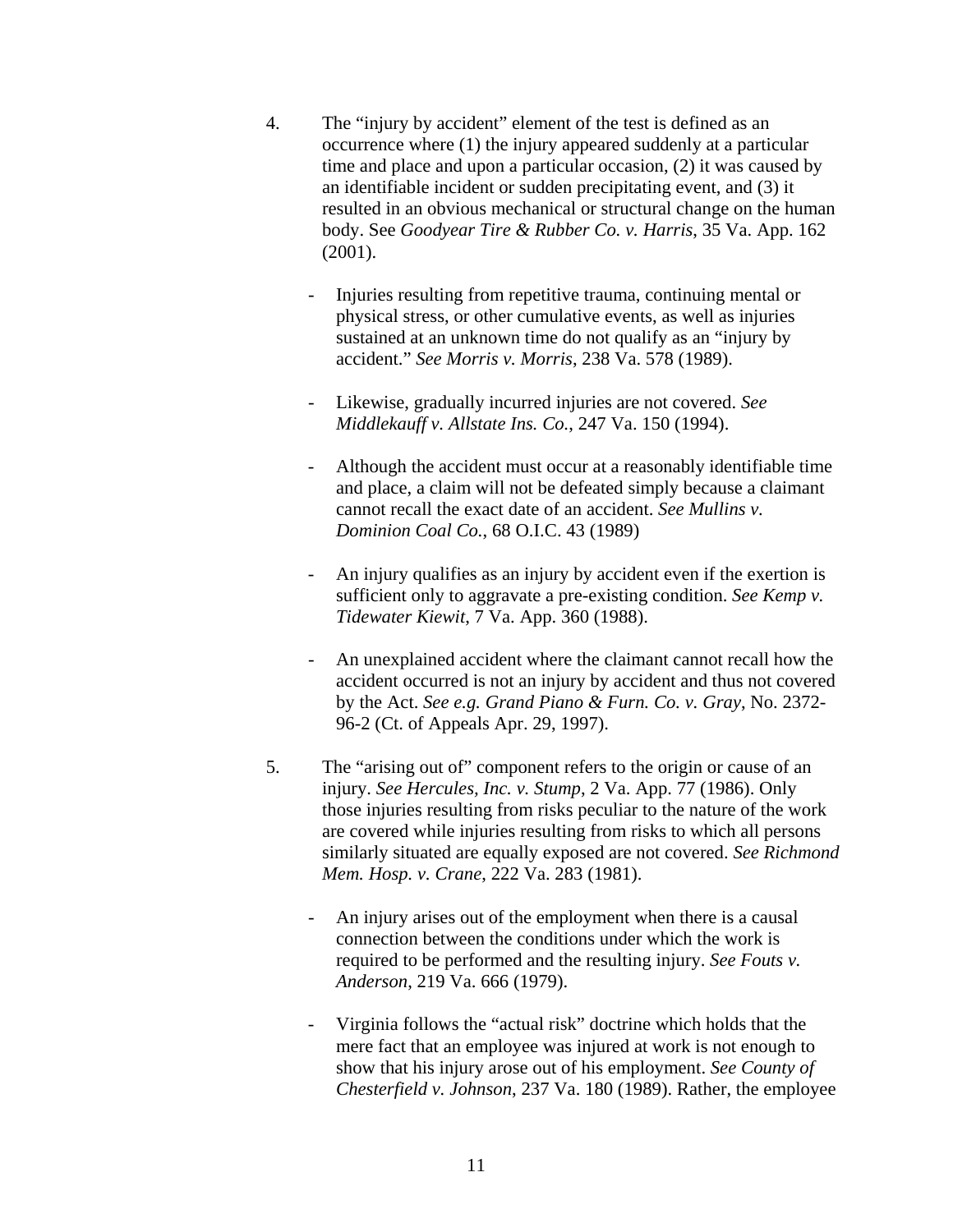must show that his injury resulted from an "actual risk" of the employment, which can only be met "if there is a causal connection between the claimant's injury and the conditions under which the employer requires the work to be performed." *See R.T. Investments v. Johns*, 228 Va. 249 (1984).

- This causal connection is established when "the injury can be seen to have followed as a natural incident of the work and to have been contemplated by a reasonable person familiar with the whole situation as a result of the exposure occasioned by the nature of the employment." *See Bradshaw v. Aronovitch*, 170 Va. 329 (1938). This "causative danger" or risk "must be peculiar to the work .... It must be incidental to the character of the business and not independent of" the employment relationship. *See Combs v. Virginia Elec. & Power Co.*, 259 Va. 503 (2000).
- Unlike the "positional risk doctrine" which Virginia has rejected, an injury arising from a hazard to which the claimant "would have been equally exposed apart from the employment" and that "cannot fairly be traced to the employment as a contributing proximate cause" does not constitute an injury arising from the employment. *Id.*
- An injury is not compensable merely because it occurred during the performance of some employment duty if the act performed by the claimant is not a causative hazard of the employment. Simple acts of bending, or turning, without any other contributing factors are not risks of the employment. *See Southside Virginia Training Center v. Ellis*, 33 Va. App. 824 (2000).
- Example: falls on stairs are not compensable unless there is either a defect in the stairs or the claimant fell as a result of a condition of the employment (ie: carrying something that prevented him from seeing the stairs or using the handrail). *See County of Buchanan School Bd. v. Horton*, 35 Va. App. 26 (2001).
- 6. The "in the course of" component refers to the time, place and circumstances under which the injury occurred. *See Boys & Girls Club v. Marshall*, 37 Va. App. 83 (2001).
	- An accident occurs during the course of the employment if it takes place within the period of employment, at a place where the employee may reasonably be expected to be, and while the employee is reasonably fulfilling the duties of the employment or is doing something reasonably incidental to it. *See Briley v. Farm Fresh, Inc.*, 240 Va. 194 (1990)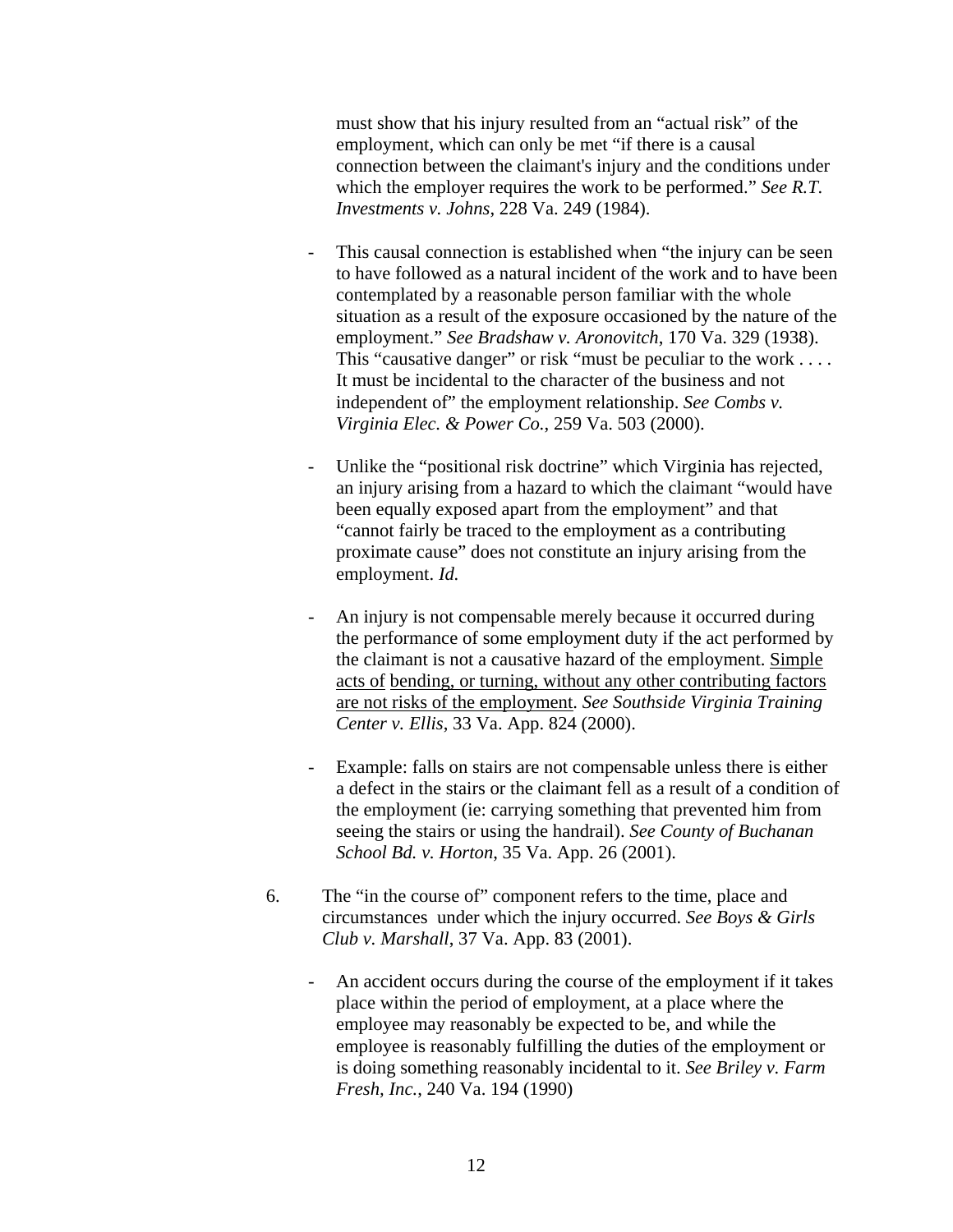- Under the "personal comfort" doctrine, an accident that occurs during a periodic break or excursion for food, drink and the restroom visitation occurs in the course of the employment and is thus compensable. *See Kraf Constr. Servs. V. Ingram*, 17 Va. App. 295 (1993).
- Under the "going and coming" rule, an injury sustained by a claimant while "coming and going" to work does not occur in the course of the employment and is not compensable. *Sentara Leigh Hosp. v. Nichols*, 13 Va. App. 630 (1992). However, there are three exceptions to this rule: (1) where the means of transportation are provided by the employer or the time consumed by travel is paid for and is included in the employee's wages; (2) where the way used to and from employment is the sole and exclusive means of ingress and egress; and (3) where the employee is engaged in some duty or task in connection with his or her employment, i.e., when the employee is on a special errand. *Id*.
- Closely related is the "extension of the premises" doctrine which holds that the period of employment includes not only the actual performance of the work, but also "a reasonable margin of time and space necessary to be used in passing to and from the place where the work is to be done" such that an injury sustained while passing to or from work by a way over the employer's premises, or over those of another in such proximity and relation as to be in practical effect a part of the employer's premises, is as causally related to the employment as if it had been sustained while the employee was engaged in work at the place of its performance. *Prince v. Pan American Airways,* 6 Va. App. 268 (1988).
- Thus accidents on sidewalks outside the workplace, in parking lots owned and controlled by the employer or where employees are assigned spaces, or that occur shortly before or after clocking out are compensable.
- Note: Where the employer does not "control the use of the parking area" and "does not control where its employees park," the parking lot is generally not considered part of employer's "extended premises" and accidents that occur thereupon are not covered *See Hunton & Williams v. Gilmer*, 20 Va. App. 603 (1995).
- B. Filing the Claim
	- 1. Again, because Virginia is an "award order" state, a claimant or his attorney must pro-actively file a claim with the Commission seeking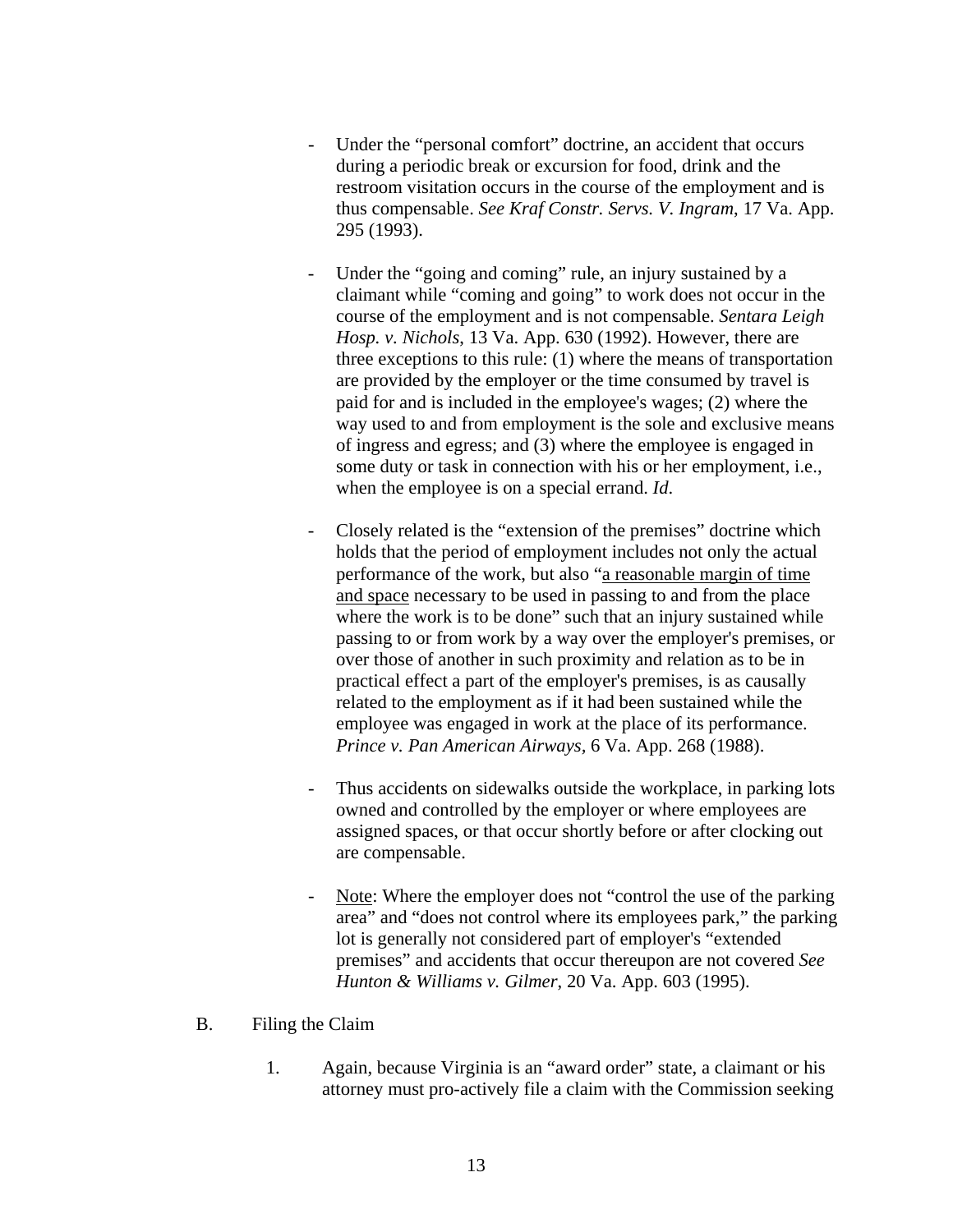benefits, and the fact that the carrier may be voluntarily paying benefits does not excuse this requirement.

- The requirements of the initial claim are set forth by the Commission. *See* Rule 1.1.
- The claimant or attorney may use the standard Form 5 Claim for Benefits created by the Commission. *See* **Exhibit 15.**
- Or a simple letter setting for the information required by Rule 1.1 may be used instead. *See* **Exhibit 16.**
- A claim will not be referred to the docket unless or until medical evidence supporting the claimed injuries and disability is submitted to the Commission. *See* Rule 1.1(B)
- Any time a claimant is entitled to additional benefits, he can file subsequent claims with the Commission. In fact, multiple claims may be filed during the pendency of a single claim.
- C. Agreement Forms or Hearing: after a claim is filed. The Commission sends "20 Day Orders" to the carrier where they either agree to accept the claim or state the reasons for denying it.
	- 1. Agreement Forms: If the claim is accepted as compensable, the carrier will submit agreement forms setting forth a description of the accident, the nature of the injuries, the AWW and compensation rate, and other relevant information.
		- The form which serves as the basis for the Commission's original Award Order and sets out what benefits he will receive is an Agreement to Pay Benefits. *See* **Exhibit 17.**
		- If the claimant returns to work or his earnings change, a Termination of Wage Loss sets out when and why the compensation is terminated. *See* **Exhibit 18.**
		- If the claimant is entitled to any additional compensation after that date, a Supplemental Agreement to Pay Benefits is used. *See* **Exhibit 19.**
		- Once these forms are signed by both parties and submitted to the Commission, they are used as the basis for entry of an Award Order. *See* **Exhibit 20.**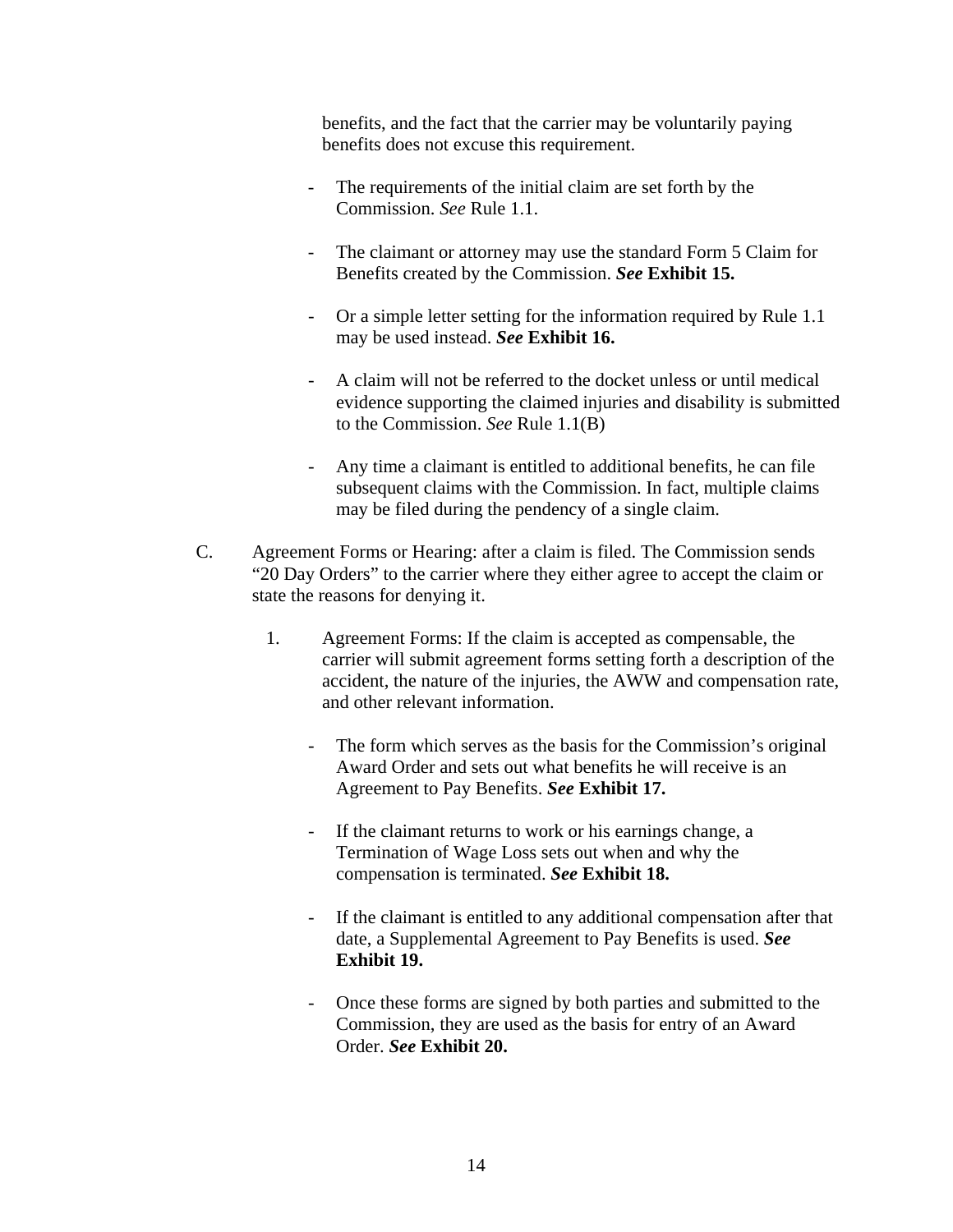- Supplemental Agreement forms can be used as the basis for additional Award Orders if the claimant becomes entitled to additional benefits.
- 2. If the claim is denied by the carrier, it is referred either for an evidentiary hearing (*See* Rule 2.2) before a deputy commissioner or an on-the-record hearing (*See* Rule 2.1) relying on the submission of records and documents without live testimony.
	- Hearings are scheduled for only 30 minutes so you must request additional time in writing. *See* **Exhibit 21.**
	- The Commission only recently instituted a policy of providing interpreters in cases for non-English speaking claimants, which must be requested in writing. *See Id***. and Exhibit 22.**
- 3. A hearing is conducted before a deputy commissioner who serves as the fact-finder. *See* Rule 2.2
	- Evidence is presented through live testimony and the introduction of documents similar to a regular court.
	- A deputy commissioner has the discretion to accept hearsay evidence although there is no uniformity among different deputies as to when and under what circumstances this will occur.
	- Witnesses and documents can be subpoenaed for the hearing. *See*  Rule 1.8(F).
	- A deputy commissioner can leave "the record open" for submission of additional evidence after the hearing.
	- A decision is not reached or announced at the hearing. The deputy commissioner considers the evidence and then issues a written Opinion usually several weeks thereafter setting out his findings, resolution of contested issues, and citing case law to support his conclusions. The Opinion can, however, take up to several months.
- 4. In general, medical evidence is based upon records, reports, letters and notes of the medical providers. Physicians do not testify at hearings, and depositions of physicians by claimants are infrequent.
- 5. At the hearing, both parties must submit a designation of medical records upon which they rely to support their positions. *See* Rule 2.2(B)(3). *See* **Exhibit 23.**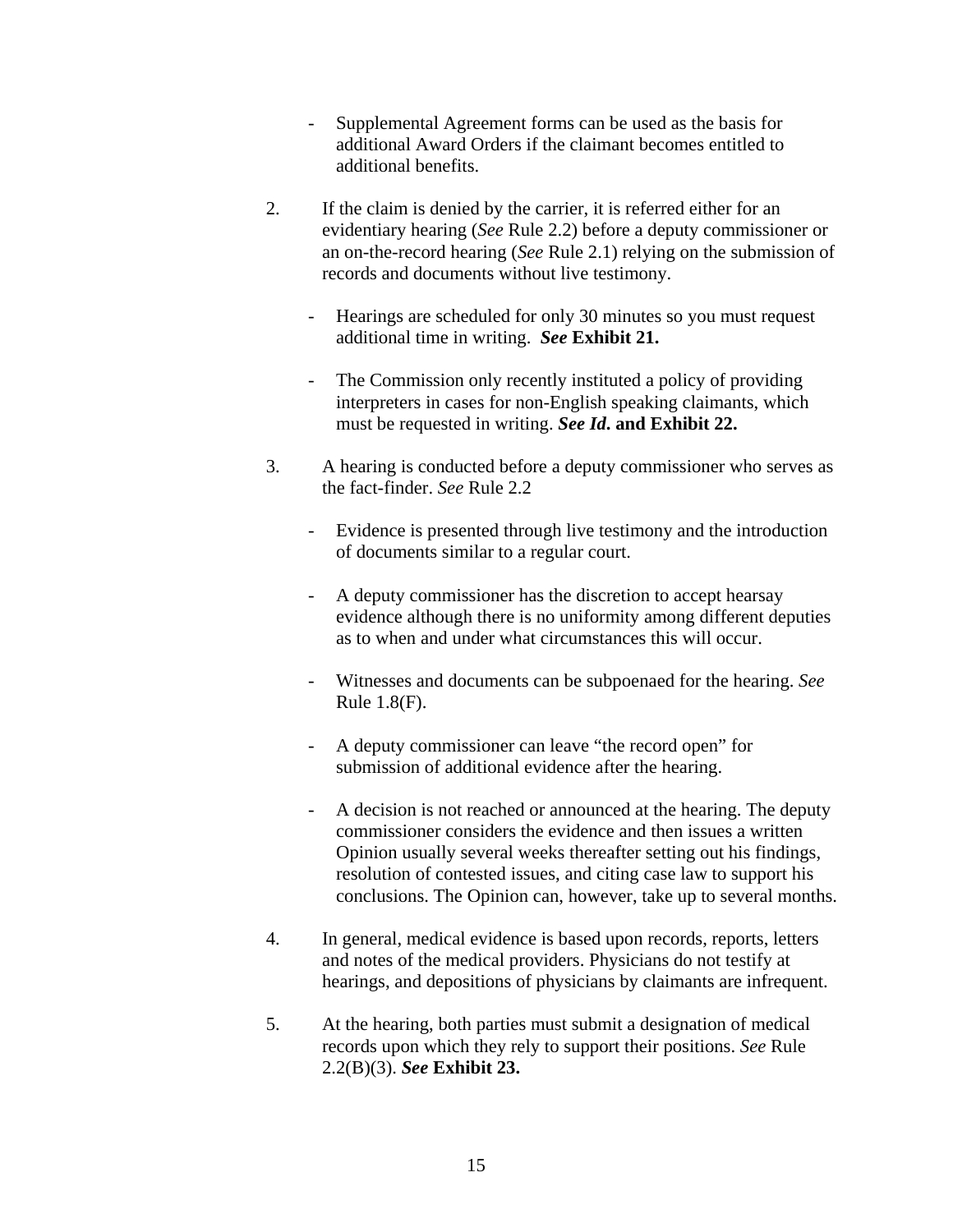- D. Developing Evidence/Discovery
	- 1. Normal discovery similar to that in circuit courts is permitted under the Act. Up to 15 interrogatories and unlimited requests for production and requests for admission are permitted. *See* Rule 1.8.
		- A standard set of interrogatories and requests for production should be propounded to the adjuster or defense attorney at the time the claim is filed. *See* **Exhibit 24.**
		- Specialized interrogatories can be used for specific issues, such as to determine wages for a "like employee" if the claimant only worked for the employer for a short time prior to the accident and the AWW is being contested. *See* **Exhibit 25.**
		- Note: although not required, experience has shown serving discovery at the onset of the claim pushes the case along more quickly. Often the claimant is not going to receive the benefits he is seeking until after the hearing or else by agreement after the evidence has been developed.
		- Experience has demonstrated that often defense attorneys will not provide full and complete answers to standard discovery responses, even when they have been specifically ordered to answer the same discovery requests in prior cases.
		- Motions to compel are required on a regular basis and should be directed either to the deputy commissioner assigned to the case or to Deputy Commissioner Temple Mayo who oversees the claims department if the claim has not yet been referred to the docket. *See* **Exhibit 26.**
		- The Commission has the authority to enter sanctions against a party for failing to respond to discovery or comply with an order compelling additional responses. *See* Rule 1.12.
	- 2. Rule 4.2 Medical Reports: This Rule promulgated by the Commission and unique to the practice of workers' compensation requires either party to immediately file with the Commission and the opposing party a copy of all medical records, reports or other documents
		- There is no formal or required method of submitting medical records under Rule 4.2 and a simple transmittal letter copied to opposing counsel with the records attached will suffice. *See* **Exhibit 27.**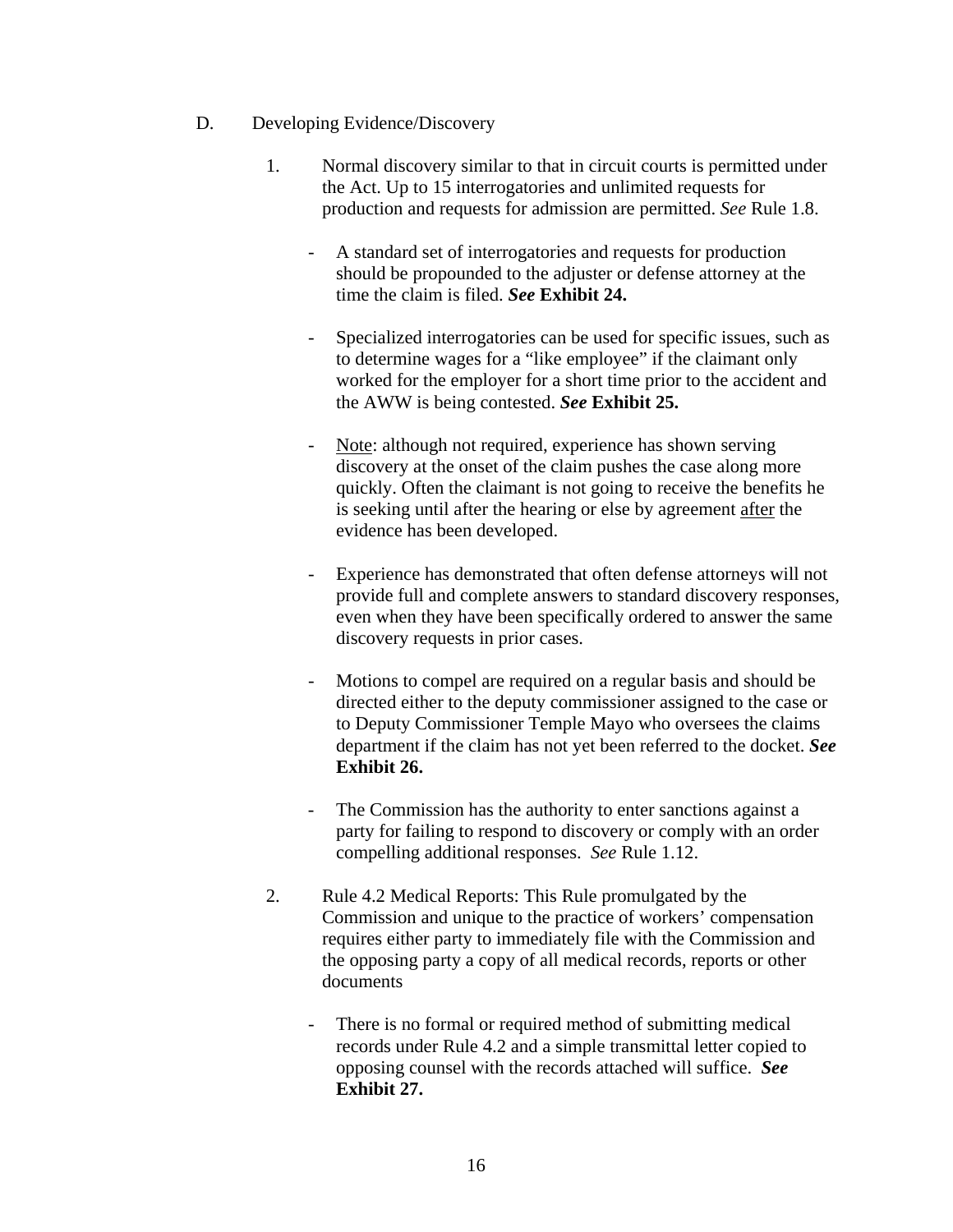- Depositions taken of doctors qualify as medical records under Rule 4.2 and thus must be filed with the Commission. *See Lowery v. Globe Iron Const. Co., Inc.*, 76 O.W.C. 221 (1997).
- The Commission has the authority to fine a party for failing to comply with Rule 4.2. *See* § 65.2-902.
- 3. Depositions: the deposition of a party or physician is allowed as a matter of right while leave of the Commission is required to depose a non-party witness. *See* Rule 1.8(G).
	- Depositions are conducted in accordance with the Rules of the Supreme Court of Virginia applicable to discovery in civil cases. *See* Rule 4:0 *et seq*.
- 4. Medical Evidence: often a doctor's regular office notes will lack the necessary statements or opinions related to causation, disability or work status necessary for a claimant to establish his *prima facie* case. There are a variety of techniques necessary to obtain such evidence:
	- Taking a doctor's deposition and having it transcribed is an option but is often cost prohibitive in a workers' compensation claim.
	- Some doctors who understand the workers' compensation system will waive or greatly reduce their normal fees for attorney conferences or letters addressing contested issues.
	- The goal is to take up as little of the doctor's time as possible and thus to "idiot proof" it as much as possible.
	- These costs can be further reduced by asking the doctor to complete the Commission's Form 6. *See* **Exhibit 28.**
	- A better alternative is to prepare a letter, report or "physician's statement" for the doctor setting out his opinions that all he has to do is read and sign. *See* **Exhibit 29 and Exhibit 30.**
	- Often times, the quickest, cheapest yet most reliable method is to schedule a "short 5 minute conference" with the doctor by telephone where you explain the issue, get his opinion and then tell him that in order to be convenient for him and to save your client money you will prepare a statement setting out his opinions that so all he will need to do is make sure it is accurate, sign and return by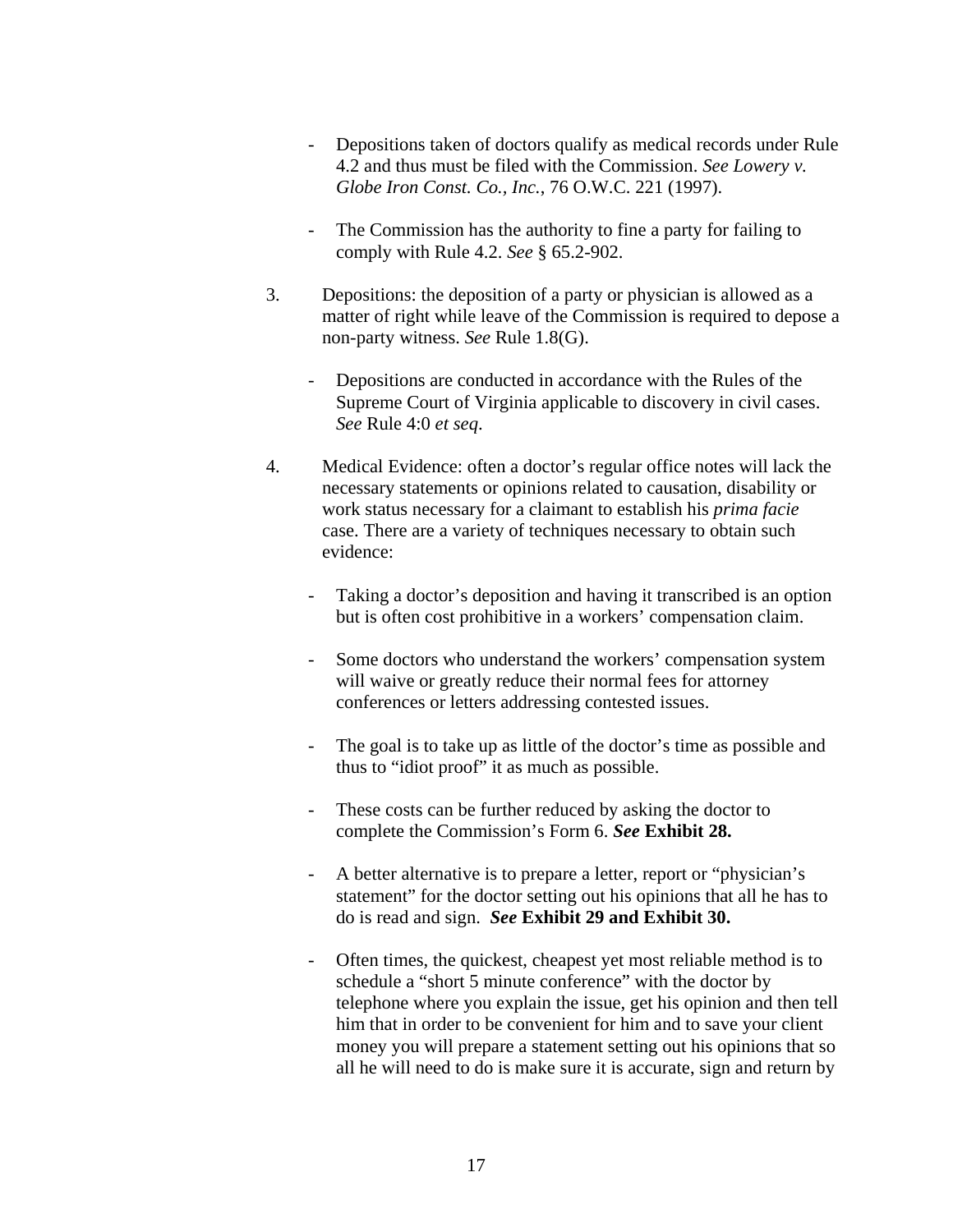fax. Experience has demonstrated that this technique is reliable and is used on a constant basis.

- An unexpected benefit of obtaining medical evidence in this fashion is that in response, defense attorneys will sometimes take the doctor's deposition to challenge the opinions. That simply provides the claimant's attorney the opportunity at the expense of the carrier (both financially and tactically) to ask the doctor additional leading questions that will elicit favorable responses thereby further strengthening the medical evidence in the case.
- Although the carrier has the luxury of obtaining IME's from numerous doctors in different specialties, there is a long line of decisional law establishing the Commission's preference for the opinions of the a treating physician over those from an IME, thus establishing a "tie goes to the runner" scenario when the doctors disagree. *See Food Distributors v. Estate of Ball*, 24 Va. App. 692 (1992); *Pilot Freight Carriers, Inc. v. Reeves,* 1 Va. App. 435 (1986); *Arzola v. Cherner Lincoln Mercury, Inc.*, 77 Va. WC 12 (1998).
- E. Medical Causation and Special Doctrines Related to Injuries
	- 1. The carrier is responsible for all medical attention necessary to treat injuries sustained in the accident. *See* § 65.2-603.
	- 2. Whether medical treatment is "necessary" is for the determination of the treating physician, not the carrier. *Jensen Press v. Ale*, 1 Va. App. 153 (1985).
	- 3. The employer is responsible for an injury which aggravates or accelerates a pre-existing condition. *Southern Iron Works v. Wallace,* 16 Va. App. 131 (1993).
		- If a pre-existing condition is aggravated by the accident, the carrier can be responsible for the whole injury. *See Smit v. Frank Brisco Company, Inc.*, 61 O.I.C. 361 (1982).
	- 4. Under the "two causes rule" which is unique to workers' compensation – full benefits, including medical treatment and resulting disability, are owed to the claimant as long as the work accident is a cause or one of the causes of the injury or condition. *See Ford Motor Co. v. Hunt*, 26 Va. App. 231 (1997).
		- The extent or degree to which the original accident causes disability is irrelevant, even if the work accident is only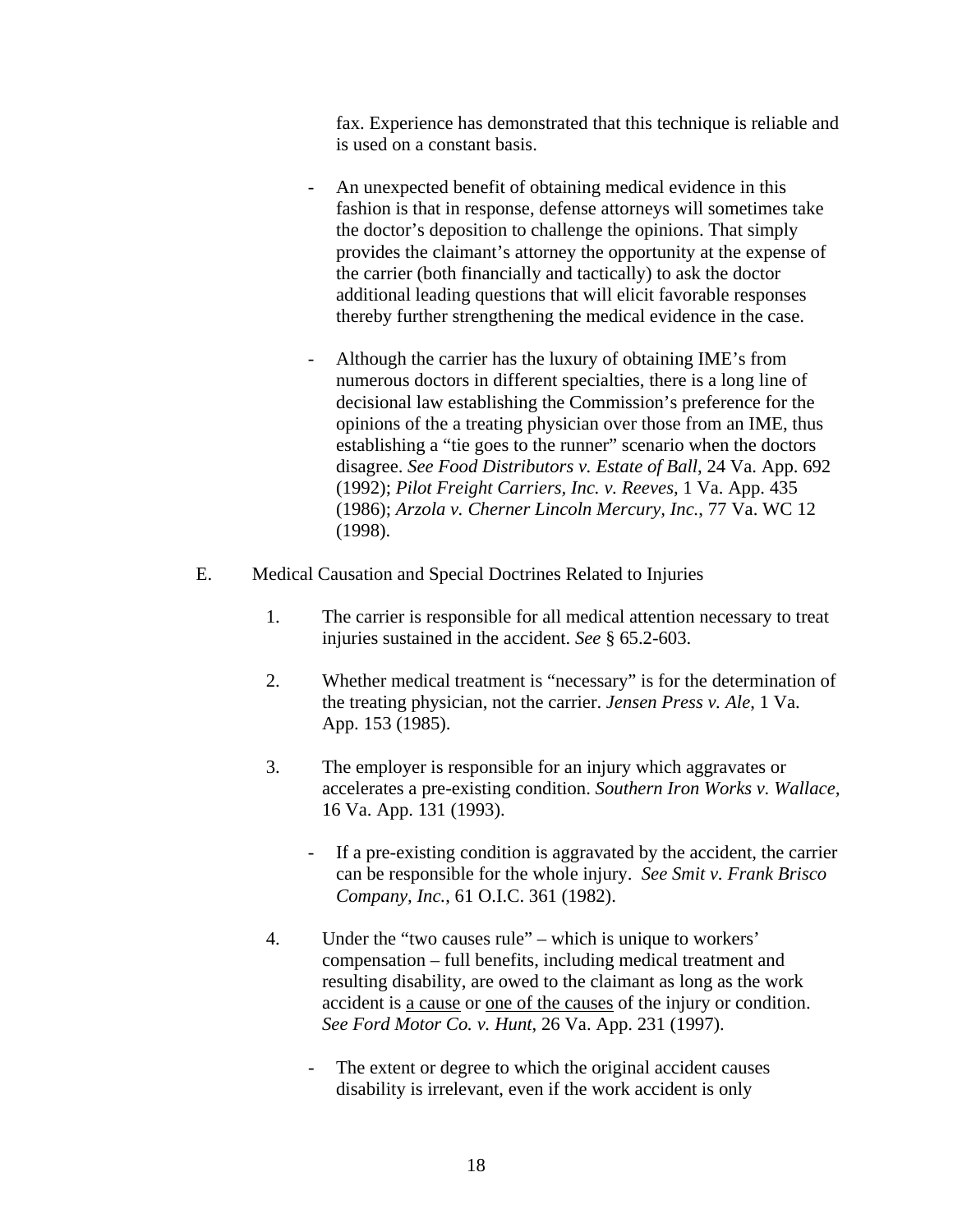responsible for the continuing disability to "a minute degree" or "one iota." *Henrico Co. School Board v. Etter*, 36 Va. App. 437, 443, 552 S.E.2d 372, 374 (2001).

- Accordingly the employment need only be a "contributing factor" of the disability. *See Duffy v. Commonwealth/Dep't of State Police*, 22 Va. App. 245 (1996).
- 5. Doctrine of Compensable Consequences: another doctrine or rule of law unique to workers' compensation holds that when a primary injury under the Act is shown to have arisen out of the course of employment (ie: the injury is compensable), every natural consequence that flows from the injury is compensable if it is a direct and natural result of a primary injury. *See Leonard v. Arnold,*  218 Va. 210 (1977).
	- In practical terms this means that when, as in *Leonard*, a claimant with a leg cast using crutches for treatment of a compensable injury falls as a result of those crutches and sustains new injuries to different body parts, those new injuries are also compensable and must be covered by the carrier. *Id*.
	- Stated differently, where a causal connection between the initial compensable injury and the subsequent injury is established, the doctrine of compensable consequences extends the coverage of the Workers' Compensation Act to the subsequent injury because the subsequent injury is treated as if it occurred in the course of and arising out of the employee's employment. *See Bartholow Drywall Co. v. Hill,* 12 Va. App. 790 (1991).
	- The doctrine applies both to an aggravation/exacerbation of a prior compensable injury and to a new injury so long as it results as a consequence of the original injury. *Id*. In *Hill*, a claimant who originally injured her back fell 3 years later due to residual weakness and injured her wrist, and that injury was also compensable. *Id*.
	- The subsequent injury or aggravation/exacerbation of a compensable injury is compensable even when the event that caused the subsequent injury or aggravation/exacerbation did not involve the workplace or would not, standing alone, be compensable under the Act. *See Leadbetter, Inc. v. Penkalski,* 21 Va. App. 427 (1995).
	- There must be a "chain of causation" from the original compensable injury to the subsequent injury or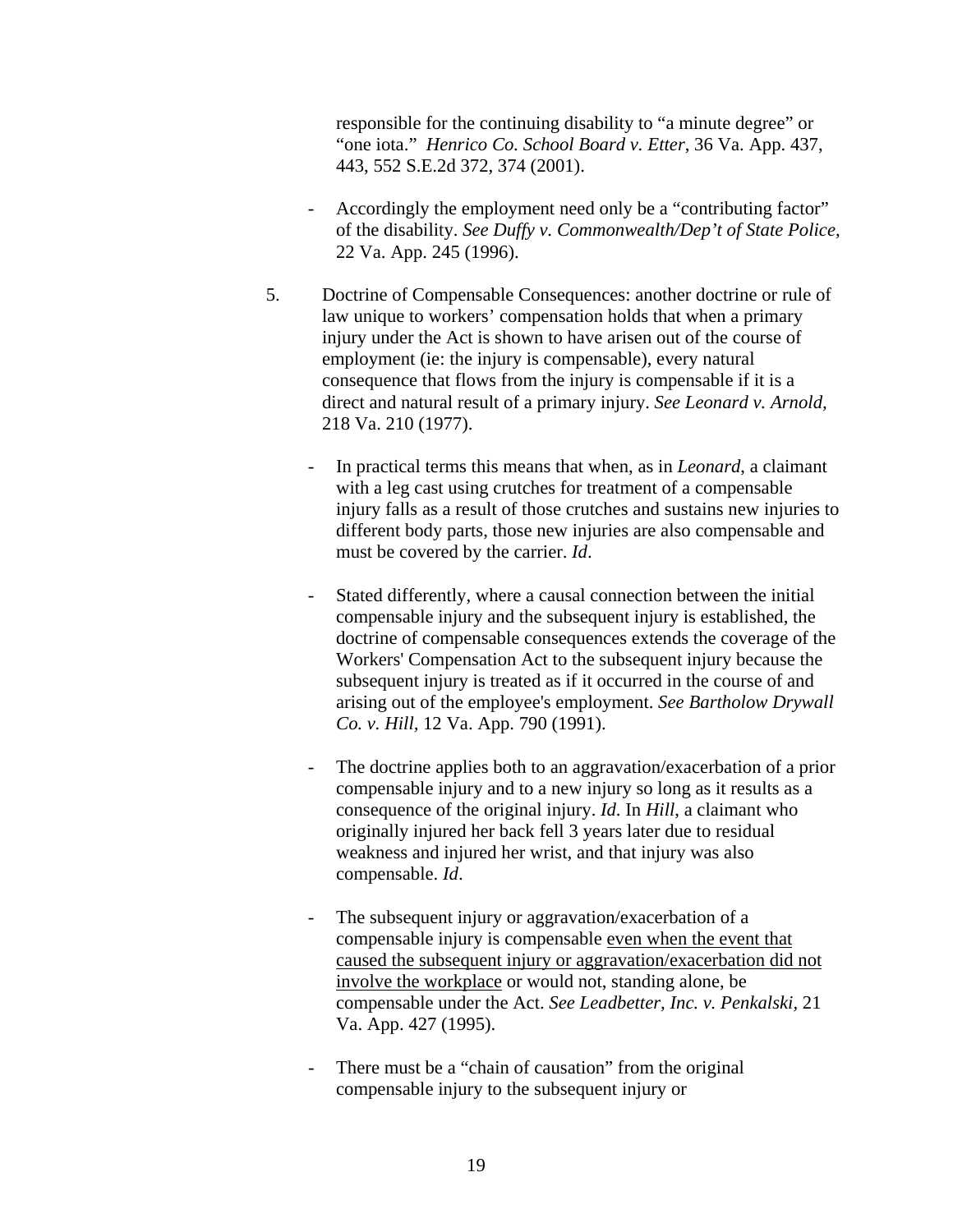aggravation/exacerbation, so long as the chain is not interrupted by any intervening cause attributable to the claimant's own intentional conduct. *Id*.

- Doctrine applies even where a subsequent unrelated accident aggravates or exacerbates a compensable injury. *See Fairfax Hospital v. DeLaFleur*, 221 Va. 406 (1980). In *DeLaFlaeur*, a claimant with a compensable back injury was involved in a car accident unrelated to her employment that injured her neck and back, and the aggravation of the back injury from the car accident was held compensable. *Id*.
- Other examples: Claimant on pain and sleeping medications to treat a covered injury falls asleep and gets in a car accident. Claimant with a right knee injury develops low back pain from an altered gait. Claimant in a car accident while traveling to a medical appointment to treat a compensable injury. Claimant experiences side effects or complications from surgery to treat compensable injury. As a result of pain or effects from compensable injuries, claimant develops or aggravates pre-existing depression or other psychiatric illness, even resulting in suicide
- However, the chain of causation only extends one link away from the original injury. In other words, a compensable injury which causes another injury is compensable. However if that subsequent injury in turn leads to causes a 3<sup>rd</sup> injury that injury is not compensable. *See Paul Johnson Plastering v. Johnson,* 265 Va. 237 (2003); *Amoco Foam Products Co. v. Johnson*, 257 Va. 29 (1999) (to be a compensable injury, the causation link must directly connect the original accidental injury with the additional injury for which compensation is sought).
- F. Statues of Limitations: Traps for the Unwary
	- 1. As an award order state, there are numerous different statutes of limitations that apply in workers' compensation cases, many tied to the last date for which compensation was paid or owed pursuant to the last Award order entered by the Commission. Thus, statutes must constantly be monitored and present ongoing traps.
	- 2. The original accident must be reported to the employer within 30 days of the accident. The report must include the nature of the injury, and how it occurred. *See* Va. Code § 65.2-600.
		- Although the statute requires the notice to be in writing, the lack of written notice or failure to include all of the required information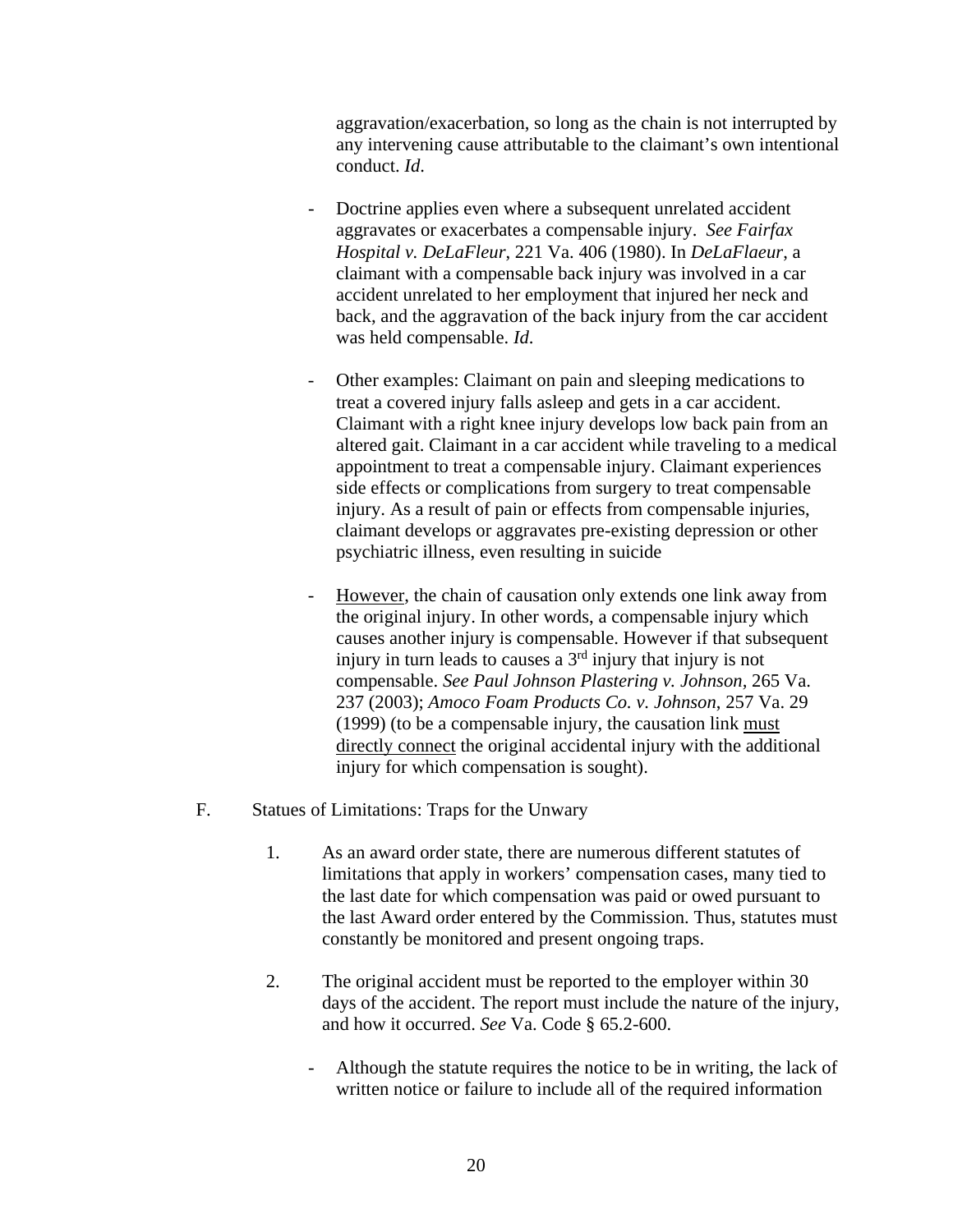will not defeat the claim if there is no prejudice to the employer or the employer has actual notice of the accident. *See Kosma v. Neil Bellamy t/a B&B Wood*, 79 O.W.C. 10 (2000).

- The notice must be to a supervisor or someone with superior knowledge or responsibility. *See Department of Game and Inland Fisheries v. Joyce*, 147 Va. 89 (1927).
- Failure to give notice within allotted time is reasonable where the claimant did not believe the accident was serious or did not think the symptoms were attributable to the accident. *See Coffey v. Westmoreland Coal Co.*, 13 Va. App. 446 (1991).
- 3. The original claim must be filed with the Commission within 2 years of the accident. *See* Va. Code § 65.2-601.
	- The only reliable exception or grounds for the claimant not filing a claim is for the appropriate agreement forms to be filed with the Commission. Because not all carriers promptly submit signed agreement forms, this alternative still carries great risk. Thus, it is recommended that claims be filed with the Commission in all instances.
	- A claim should be filed within 2 years if there is not already an Award Order covering the benefits even in instances where the claimant is being paid by the carrier as claimant's can be lulled into a false sense of security when the carrier is voluntarily making the appropriate payments. Without an existing Award Order or filing a claim, the claimant is not fully protected.
- 4. If a claimant experiences a change in condition that entitles him to additional benefits (e.g. another surgery or relapse that creates additional disability), a new claim must be filed with the Commission and any such claim for lost wage benefits (TTD or TPD) can only relate back to 90 days prior to filing. *See* Role 1.2(B).
	- In other words, if the attorney waits longer than 90 days to file the change in condition application the claimant will lose out on any TTD/TPD benefits he may have been entitled to before that time.
- 5. Change in condition applications seeking additional TTD or TPD must be filed with the Commission within 2 years from the last date payments were made pursuant to an Award Order providing for TTD or TPD benefits. *See* Va. Code § 65.2-708.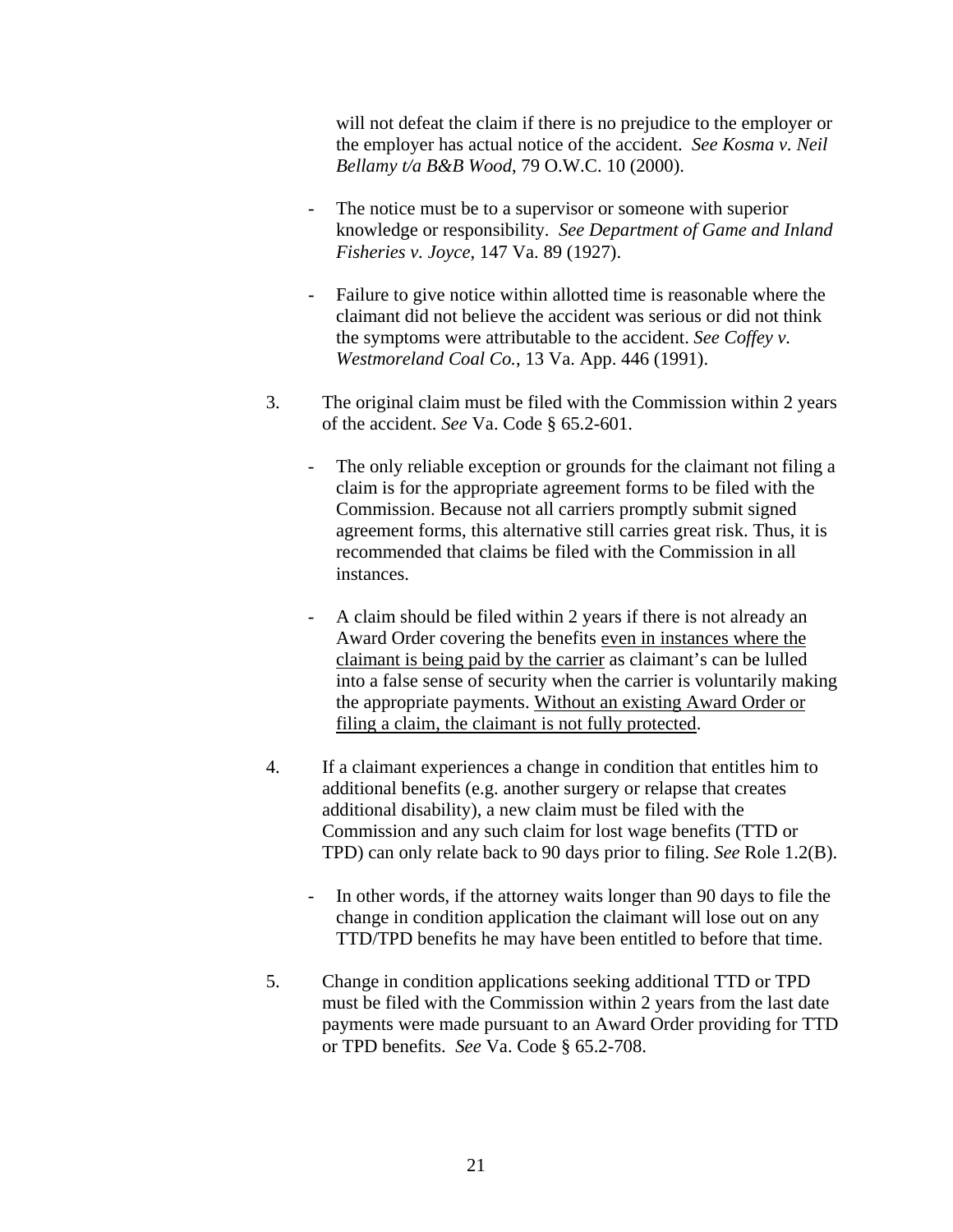- This limitation is tolled for up to 2 years where a claimant who is physically unable to perform his pre-injury employment is provided light employment within his restrictions and paid at or above his AWW. *See* Va. Code § 65.2-708( C)
- 6. PPD: there are some additional statue of limitations with respect to PPD claims for permanent impairment pursuant to § 65.2-503.
	- The statutory period to file a change in condition seeking additional TTD or TPD benefits is reduced from 2 years to 1 year after the last date payments were made pursuant to an Award Order for PPD benefits. *See* Va. Code § 65.2-501.
	- The statute of limitations to file a claim for PPD benefits is 3 years after the last date payments were made pursuant to an Award Order providing for TTD or TPD benefits. *See* Va. Code § 65.2- 708(A)(i)
	- Where no prior compensation has been awarded, the statute of limitations to file a claim for PPD benefits is 3 years after the date of the accident. *See* Va. Code § 65.2-708(B).
- G. A Word About "Body Parts"
	- 1. Whether the original award in a case results from either an Award Order following submission of agreement forms or from an Opinion following a contested hearing, it is imperative that all body parts injured in the accident be included as part of the award.
	- 2. In recent years a line of cases has come to prominence in which the Commission and the Court of Appeals has ruled that specific body parts injured as a result of the original accident that were either not claimed within 2 years following the accident, not listed in the agreement forms or not made part of the Commission's award in an Opinion were not compensable.
		- In the most egregious of these cases, the Court of Appeals ruled that where the original Agreement to Pay Benefits listed the claimant's injury as a head injury, benefits sought for a brain injury after 2 years were not covered. *See Johnson v. Johnson Plastering*, 37 Va. App. 716 (2002).
		- The decision was based on the holding that a head injury does not include a brain injury even though the brain is inside the head. *Id*.